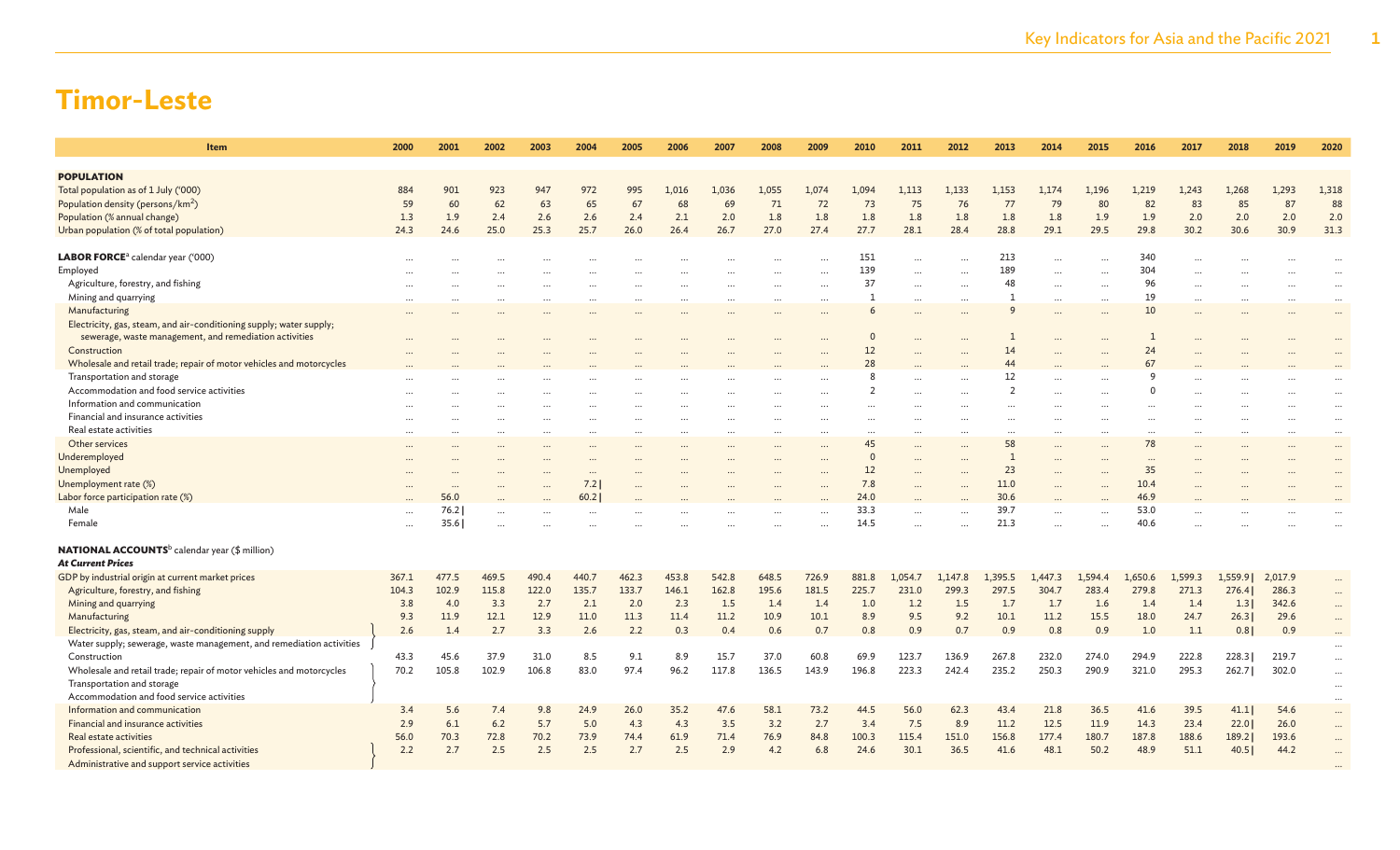| <b>Item</b>                                                                    | 2000            | 2001           | 2002          | 2003          | 2004         | 2005         | 2006         | 2007          | 2008           | 2009           | 2010           | 2011          | 2012           | 2013           | 2014           | 2015           | 2016           | 2017           | 2018         | 2019           | 2020                 |
|--------------------------------------------------------------------------------|-----------------|----------------|---------------|---------------|--------------|--------------|--------------|---------------|----------------|----------------|----------------|---------------|----------------|----------------|----------------|----------------|----------------|----------------|--------------|----------------|----------------------|
|                                                                                |                 |                |               |               |              |              |              |               |                |                |                |               |                |                |                |                |                |                |              |                |                      |
| Public administration and defense; compulsory social security                  | 27.8            | 38.4           | 43.6          | 49.9          | 56.1         | 59.3         | 61.0         | 70.9          | 94.3           | 147.1          | 172.7          | 201.9         | 253.4          | 307.1          | 349.7          | 385.6          | 408.8          | 440.9          | 454.1        | 471.4          |                      |
| Education                                                                      |                 |                |               |               |              |              |              |               |                |                |                |               |                |                |                |                |                |                |              |                |                      |
| Human health and social work activities<br>Arts, entertainment, and recreation |                 |                |               |               |              |              |              |               |                |                |                |               |                |                |                |                |                |                |              |                |                      |
| Other service activities                                                       | 25.1            | 55.0           | 38.3          | 46.2          | 19.8         | 27.8         | 25.1         | 27.5          | 31.6           | 31.9           | 65.6           | 63.9          | 50.3           | 62.3           | 59.0           | 57.6           | 64.9           | 61.7           | 50.3         | 54.8           |                      |
| Activities of households as employers; undifferentiated goods- and             |                 |                |               |               |              |              |              |               |                |                |                |               |                |                |                |                |                |                |              |                |                      |
| services-producing activities of households for own use                        |                 |                |               |               |              |              |              |               |                |                |                |               |                |                |                |                |                |                |              |                |                      |
| Activities of extraterritorial organizations and bodies                        | $\ddotsc$       |                |               | $\ddotsc$     | $\ddotsc$    |              |              |               |                |                |                |               |                |                |                |                |                |                |              |                | $\cdots$             |
| Gross value added at basic prices                                              | 350.8           | 449.7          | 445.5         | 463.0         | 425.1        | 450.1        | 455.3        | 533.3         | 650.4          | 744.9          | 914.2          | 1,064.5       | 1,252.4        | 1,435.7        | 1.469.1        | 1,588.8        | 1.682.4        | 1,622.0        | 1,592.9      | 2,025.6        | $\cdots$             |
| Taxes less subsidies on production and imports                                 | 5.1             | 7.7            | 11.7          | 14.9          | 15.6         | 12.2         | $-1.5$       | 9.5           | $-1.9$         | $-18.0$        | $-6.1$         | $-3.0$        | $-10.8$        | $-13.9$        | $-8.7$         | 9.6            | 4.8            | $-4.2$         | $-26.3$      | 14.7           | $\cdots$             |
| <b>Statistical discrepancy</b>                                                 | 11.3            | 20.1           | 12.2          | 12.5          |              |              |              |               |                | $-0.0$         | $-26.2$        | $-6.8$        | $-93.8$        | $-26.3$        | $-13.0$        | $-4.0$         | $-36.6$        | $-18.5$        | $-6.81$      | $-22.4$        | $\cdots$             |
| Net factor income from abroad <sup>c</sup>                                     | 137.1           | 135.4          | 277.8         | 159.1         | 240.4        | 382.7        | 847.2        | 1,426.6       | 2,615.0        | 1,796.6        | 2,443.2        | 3,538.5       | 3,157.7        | 2,756.2        | 1,890.2        | 1,198.2        | 580.0          | 672.8          | 679.8        | 683.0          | $\cdots$             |
| <b>GNI</b>                                                                     | 504.2           | 612.8          | 747.2         | 649.5         | 681.1        | 845.0        | 1.301.0      | 1.969.4       | 3,263.5        | 2,523.5        | 3,325.1        | 4,593.3       | 4,305.5        | 4,151.8        | 3,337.5        | 2,792.6        | 2,230.6        | 2,272.1        | 2,239.7      | 2,701.0        | $\ddots$             |
| <b>Structure of Outputd</b> (% of GDP at current market prices)                |                 |                |               |               |              |              |              |               |                |                |                |               |                |                |                |                |                |                |              |                |                      |
| Agriculture                                                                    | 29.7            | 22.9           | 26.0          | 26.4          | 31.9         | 29.7         | 32.1         | 30.5          | 30.1           | 24.4           | 24.7           | 21.7          | 23.9           | 20.7           | 20.7           | 17.8           | 16.6           | 16.7           | 17.4         | 14.1           | $\cdots$             |
| Industry                                                                       | 16.8            | 14.0           | 12.6          | 10.8          | 5.7          | 5.4          | 5.0          | 5.4           | 7.7            | 9.8            | 8.8            | 12.7          | 11.8           | 19.5           | 16.7           | 18.4           | 18.7           | 15.4           | 16.1         | 29.3           | $\cdots$             |
| Services                                                                       | 53.4            | 63.1           | 61.4          | 62.9          | 62.4         | 64.9         | 62.9         | 64.1          | 62.2           | 65.8           | 66.5           | 65.6          | 64.3           | 59.7           | 62.5           | 63.8           | 64.6           | 67.9           | 66.5         | 56.6           | $\cdots$             |
|                                                                                |                 |                |               |               |              |              |              |               |                |                |                |               |                |                |                |                |                |                |              |                |                      |
| Expenditure on GDP at current market prices                                    | 367.1           | 477.5          | 469.5         | 490.4         | 440.7        | 462.3        | 453.8        | 542.8         | 648.5          | 726.9          | 881.8          | 1.054.7       | 1.147.8        | 1.395.5        | .447.3         | 1.594.4        | 1.650.6        | 1.599.3        | 1.559.91     | 1.674.2        | $\cdots$             |
| Final consumption expenditure                                                  | 810.5           | 1,043.5        | 1.112.0       | 913.5         | 772.6        | 668.5        | 763.6        | 1,031.9       | 1.201.3        | 1.384.7        | 1.539.4        | 1.655.5       | 1,777.2        | 1,768.0        | 1.888.2        | 1,865.4        | 1.882.9        | 1.884.0        | 1,922.4      | 2,053.5        | $\cdots$             |
| Household final consumption                                                    | 311.1           | 378.4          | 403.2         | 396.9         | 412.2        | 409.7        | 377.0        | 443.7         | 458.5          | 512.1          | 605.4          | 650.9         | 748.5          | 823.8          | 863.6          | 880.7          | 908.1          | 976.7          | 1,011.0      | 1,063.1        | $\cdots$             |
| NPISHs final consumption                                                       | 10.3            | 14.0           | 15.3          | 15.1          | 17.2         | 15.4         | 12.6         | 17.2          | 19.0           | 29.9           | 24.1           | 69.4          | 51.6           | 74.2           | 74.1           | 47.4           | 62.6           | 33.8           | 31.4         | 33.6           | $\cdots$             |
| Government final consumption <sup>6</sup>                                      | 489.2           | 651.0          | 693.6         | 501.5         | 343.2        | 243.3        | 374.0        | 571.0         | 723.7          | 842.7          | 909.8          | 935.2         | 977.1          | 870.1          | 950.5          | 937.4          | 912.2          | 873.6          | 879.9        | 956.8          | $\cdots$             |
| Gross capital formation                                                        | 123.0           | 144.2          | 131.0         | 109.4         | 75.4         | 73.0         | 55.1         | 101.3         | 203.1          | 355.2          | 376.7          | 733.1         | 696.5          | 583.0          | 624.3          | 587.4          | 653.5          | 548.4          | 535.5        | 455.1          | $\cdots$             |
| Gross fixed capital formation<br>Publicf                                       | 139.3           | 152.3<br>117.7 | 128.4<br>95.7 | 106.3<br>74.5 | 73.4<br>36.2 | 72.3         | 54.3         | 100.5<br>59.4 | 202.2<br>142.9 | 354.1<br>283.7 | 376.4<br>299.1 | 730.8         | 668.3<br>567.3 | 561.5<br>447.2 | 594.4<br>479.6 | 566.4<br>450.2 | 627.4<br>505.2 | 522.0          | 512.1        | 427.9<br>360.5 | $\cdots$             |
|                                                                                | 107.2           | 34.6           | 32.8          |               | 37.3         | 33.6<br>38.7 | 36.8<br>17.5 | 41.1          | 59.4           |                | 77.2           | 646.1<br>84.7 |                | 114.3          | 114.8          |                |                | 384.3<br>137.7 | 445.4        | 67.4           | $\ldots$             |
| Private <sup>g</sup><br>Changes in inventories                                 | 32.2<br>$-16.5$ | $-8.3$         | 2.4           | 31.8<br>2.9   | 1.8          | 0.6          | 0.7          | 0.8           | 0.8            | 70.5<br>0.9    | 0.2            | 2.2           | 101.0<br>28.0  | 21.3           | 29.8           | 116.2<br>20.8  | 122.1<br>25.9  | 26.1           | 66.7<br>23.1 | 26.9           | $\cdots$             |
| Acquisitions less disposals of valuables                                       | 0.2             | 0.2            | 0.2           | 0.1           | 0.1          | 0.1          | 0.1          | 0.1           | 0.1            | 0.1            | 0.1            | 0.1           | 0.2            | 0.2            | 0.2            | 0.2            | 0.3            | 0.3            | 0.31         | 0.3            | $\cdots$             |
| Exports of goods and services                                                  | 39.0            | 42.8           | 36.6          | 33.7          | 32.9         | 33.0         | 41.9         | 54.3          | 60.6           | 66.6           | 75.5           | 66.8          | 82.7           | 77.9           | 66.2           | 48.5           | 51.8           | 38.2           | 45.6         | 39.6           | $\ldots$<br>$\cdots$ |
| Exports of goods                                                               | 15.0            | 11.8           | 8.2           | 7.3           | 7.3          | 8.4          | 9.4          | 9.0           | 13.4           | 8.8            | 16.9           | 13.6          | 31.6           | 16.8           | 14.8           | 12.0           | 25.2           | 17.8           | 23.9         | 24.7           | $\cdots$             |
| <b>Exports of services</b>                                                     | 24.0            | 31.1           | 28.5          | 26.4          | 25.7         | 24.6         | 32.5         | 45.2          | 47.2           | 57.9           | 58.6           | 53.2          | 51.0           | 61.1           | 51.4           | 36.5           | 26.6           | 20.4           | 21.7         | 14.9           | $\cdots$             |
| Less: Imports of goods and services                                            | 605.4           | 753.1          | 810.2         | 566.2         | 440.2        | 312.2        | 406.8        | 644.6         | 816.5          | 1,079.6        | 1,109.8        | 1,400.7       | 1,408.6        | 1,033.5        | 1,131.4        | 906.9          | 937.6          | 871.2          | 943.7        | 874.0          | $\cdots$             |
| Imports of goods                                                               | 64.7            | 47.4           | 68.3          | 44.3          | 105.1        | 91.9         | 88.3         | 128.0         | 230.0          | 241.6          | 252.2          | 315.1         | 640.7          | 519.3          | 549.4          | 484.7          | 505.6          | 549.7          | 517.2        | 532.3          | $\ddots$             |
| Imports of services                                                            | 540.8           | 705.6          | 741.9         | 521.9         | 335.1        | 220.3        | 318.5        | 516.7         | 586.6          | 838.0          | 857.6          | 1,085.6       | 767.9          | 514.2          | 582.0          | 422.2          | 432.0          | 321.5          | 426.5        | 341.7          | $\ddots$             |
| <b>Structure of Demand</b> (% of GDP at current market prices)                 |                 |                |               |               |              |              |              |               |                |                |                |               |                |                |                |                |                |                |              |                |                      |
| Household final consumption                                                    | 84.7            | 79.3           | 85.9          | 80.9          | 93.5         | 88.6         | 83.1         | 81.7          | 70.7           | 70.5           | 68.7           | 61.7          | 65.2           | 59.0           | 59.7           | 55.2           | 55.0           | 61.1           | 64.8         | 63.5           |                      |
| Government final consumption                                                   | 133.3           | 136.3          | 147.7         | 102.3         | 77.9         | 52.6         | 82.4         | 105.2         | 111.6          | 115.9          | 103.2          | 88.7          | 85.1           | 62.3           | 65.7           | 58.8           | 55.3           | 54.6           | 56.4         | 57.1           | $\ldots$<br>$\ldots$ |
| Gross capital formation                                                        | 33.5            | 30.2           | 27.9          | 22.3          | 17.1         | 15.8         | 12.1         | 18.7          | 31.3           | 48.9           | 42.7           | 69.5          | 60.7           | 41.8           | 43.1           | 36.8           | 39.6           | 34.3           | 34.3         | 27.2           | $\cdots$             |
| Changes in inventories                                                         | $-4.5$          | $-1.7$         | 0.5           | 0.6           | 0.4          | 0.1          | 0.2          | 0.1           | 0.1            | 0.1            | 0.0            | 0.2           | 2.4            | 1.5            | 2.1            | 1.3            | 1.6            | 1.6            | 1.5          | 1.6            | $\ldots$             |
| Exports of goods and services                                                  | 10.6            | 9.0            | 7.8           | 6.9           | 7.5          | 7.1          | 9.2          | 10.0          | 9.3            | 9.2            | 8.6            | 6.3           | 7.2            | 5.6            | 4.6            | 3.0            | 3.1            | 2.4            | 2.9          | 2.4            | $\cdots$             |
| Imports of goods and services                                                  | 164.9           | 157.7          | 172.6         | 115.5         | 99.9         | 67.5         | 89.6         | 118.8         | 125.9          | 148.5          | 125.8          | 132.8         | 122.7          | 74.1           | 78.2           | 56.9           | 56.8           | 54.5           | 60.51        | 52.2           | $\ddotsc$            |
| <b>At Constant Prices</b>                                                      |                 |                |               |               |              |              |              |               |                |                |                |               |                |                |                |                |                |                |              |                |                      |
| GDP by industrial origin at constant 2015 market prices                        | 832.1           | 968.2          | 903.3         | 883.6         | 887.1        | 913.9        | 876.4        | 966.0         |                |                | 1.294.9        | -370          | 1.452.5        | .483.3         |                |                |                | 1.580.4        | 1.563.81     | 1,856.6        |                      |
| Agriculture, forestry, and fishing                                             | 238.9           | 236.6          | 250.7         | 248.4         | 261.3        | 267.2        | 283.0        | 278.9         | 296.7          | 305.0          | 318.3          | 266.5         | 316.7          | 300.2          | 296.5          | 283.4          | 279.6          | 271.3          | 279.2        | 286.1          |                      |
|                                                                                |                 |                |               |               |              |              |              |               |                |                |                |               |                |                |                |                |                |                |              |                |                      |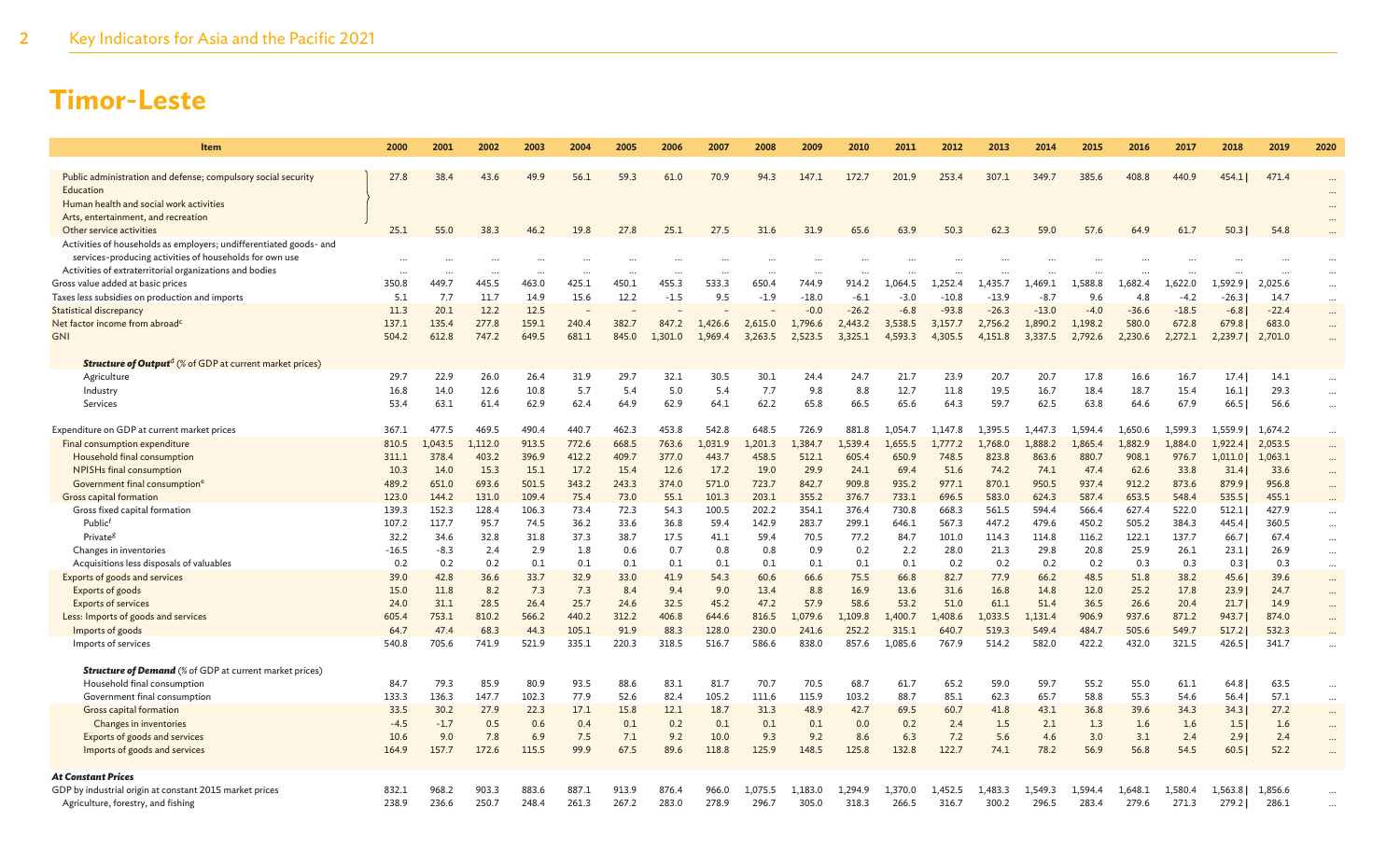| Item                                                                                                           | 2000             | 2001             | 2002            | 2003             | 2004             | 2005             | 2006             | 2007             | 2008             | 2009               | 2010               | 2011               | 2012               | 2013               | 2014               | 2015             | 2016               | 2017               | 2018              | 2019               | 2020                 |
|----------------------------------------------------------------------------------------------------------------|------------------|------------------|-----------------|------------------|------------------|------------------|------------------|------------------|------------------|--------------------|--------------------|--------------------|--------------------|--------------------|--------------------|------------------|--------------------|--------------------|-------------------|--------------------|----------------------|
|                                                                                                                |                  |                  |                 |                  |                  |                  |                  |                  |                  |                    |                    |                    |                    |                    |                    |                  |                    |                    |                   |                    |                      |
| Mining and quarrying                                                                                           | 7.1              | 7.0              | 5.5             | 4.3              | 3.2              | 2.6              | 2.6              | 1.8              | 1.6              | 1.5                | 0.1                | 1.4                | 1.5                | 1.6                | 1.6                | 1.6              | 1.6                | 1.7                | 1.5               | 263.8              | $\cdots$             |
| Manufacturing                                                                                                  | 17.7             | 21.2             | 20.1            | 20.2             | 18.6             | 17.2             | 16.8             | 16.0             | 14.8             | 13.7               | 11.9               | 11.5               | 10.3               | 10.3               | 11.3               | 15.5             | 18.1               | 24.8               | 25.5              | 28.3               | $\cdots$             |
| Electricity, gas, steam, and air-conditioning supply                                                           | 6.1              | 3.0              | 5.5             | 6.3              | 4.9              | 3.7              | 0.5              | 0.7              | 0.8              | 1.0                | 1.0                | 1.1                | 0.8                | 0.9                | 0.8                | 0.9              | 1.0                | 1.1                | 0.8               | 0.9                | $\ddot{\phantom{a}}$ |
| Water supply; sewerage, waste management, and remediation activities                                           |                  |                  |                 |                  |                  |                  |                  |                  |                  |                    |                    |                    |                    |                    |                    |                  |                    |                    |                   |                    | $\cdots$             |
| Construction                                                                                                   | 217.1            | 208.2            | 154.8           | 123.0            | 28.4             | 27.5             | 24.4             | 45.7             | 110.4            | 181.0              | 199.8              | 222.3              | 177.5              | 255.4              | 225.2              | 274.0            | 293.7              | 203.5              | 215.4             | 201.0              |                      |
| Wholesale and retail trade; repair of motor vehicles and motorcycles                                           | 158.6            | 227.2            | 209.1           | 202.7            | 244.0            | 254.9            | 231.9            | 260.1            | 262.4            | 254.3              | 291.6              | 315.1              | 317.8              | 276.1              | 283.9              | 290.9            | 309.8              | 288.5              | 260.7             | 296.9              | $\cdots$             |
| Transportation and storage                                                                                     |                  |                  |                 |                  |                  |                  |                  |                  |                  |                    |                    |                    |                    |                    |                    |                  |                    |                    |                   |                    | $\cdots$             |
| Accommodation and food service activities                                                                      |                  |                  |                 |                  |                  |                  |                  |                  |                  |                    |                    |                    |                    |                    |                    |                  |                    |                    |                   |                    | $\cdots$             |
| Information and communication                                                                                  | 1.6              | 2.7              | 3.6             | 4.9              | 12.6             | 13.2             | 17.2             | 23.0             | 28.3             | 43.6               | 31.8               | 42.9               | 51.3               | 41.0               | 21.7               | 36.5             | 41.4               | 40.0               | 41.5              | 55.3               | $\cdots$             |
| Financial and insurance activities                                                                             | 6.7              | 13.4             | 12.6            | 10.8             | 9.2              | 7.8              | 7.5              | 5.6              | 4.7              | 4.0                | 3.4                | 9.4                | 10.0               | 11.4               | 12.5               | 11.9             | 14.5               | 23.6               | 21.6              | 25.3               | $\cdots$             |
| Real estate activities                                                                                         | 72.7             | 85.2<br>5.2      | 84.1            | 82.8             | 88.3             | 90.3             | 75.0             | 83.8             | 86.3             | 94.7               | 108.7              | 119.1              | 147.3              | 155.1              | 177.7              | 180.7            | 187.0              | 195.7<br>51.3      | 189.6             | 192.7              | $\cdots$             |
| Professional, scientific, and technical activities                                                             | 4.4              |                  | 4.9             | 4.8              | 4.8              | 5.1              | 5.0              | 5.6              | 6.6              | 7.1                | 24.7               | 36.2               | 39.7               | 42.2               | 49.8               | 50.2             | 48.6               |                    | 41.2              | 41.7               | $\cdots$             |
| Administrative and support service activities<br>Public administration and defense; compulsory social security | 66.3             | 84.8             | 94.8            | 105.2            | 112.7            | 113.7            | 127.4            | 143.7            | 150.0            | 194.7              | 213.9              | 243.7              | 272.8              | 310.0              | 364.0              | 385.6            | 405.0              | 442.4              | 471.3             | 443.2              | $\cdots$             |
| Education                                                                                                      |                  |                  |                 |                  |                  |                  |                  |                  |                  |                    |                    |                    |                    |                    |                    |                  |                    |                    |                   |                    | $\cdots$             |
| Human health and social work activities                                                                        |                  |                  |                 |                  |                  |                  |                  |                  |                  |                    |                    |                    |                    |                    |                    |                  |                    |                    |                   |                    |                      |
| Arts, entertainment, and recreation                                                                            |                  |                  |                 |                  |                  |                  |                  |                  |                  |                    |                    |                    |                    |                    |                    |                  |                    |                    |                   |                    | $\cdots$             |
| Other service activities                                                                                       | 30.0             | 65.9             | 46.0            | 55.3             | 87.4             | 98.8             | 83.9             | 90.2             | 87.0             | 75.4               | 70.5               | 65.6               | 51.4               | 63.0               | 59.6               | 57.6             | 64.4               | 63.2               | 50.6              | 54.3               | $\cdots$             |
| Activities of households as employers; undifferentiated goods- and                                             |                  |                  |                 |                  |                  |                  |                  |                  |                  |                    |                    |                    |                    |                    |                    |                  |                    |                    |                   |                    |                      |
| services-producing activities of households for own use                                                        | $\ddots$         |                  |                 |                  |                  |                  |                  |                  |                  |                    |                    |                    |                    |                    |                    |                  |                    |                    |                   |                    | $\cdots$             |
| Activities of extraterritorial organizations and bodies                                                        |                  |                  |                 |                  |                  |                  |                  |                  |                  |                    |                    |                    |                    |                    |                    |                  |                    |                    |                   |                    |                      |
| Gross value added at basic prices                                                                              | 827.1            | 960.5            | 891.6           | 868.7            | 875.4            | 901.9            | 875.1            | 955.2            | 1.049.6          | 1,176.0            | 1.275.7            | 1.334.7            | 1,397.0            | 1,467.1            | 1,504.6            | 1.588.8          | 664.7              | 1,607.1            | 1,599.0           | 1,889.6            | $\cdots$             |
| Taxes less subsidies on production and imports                                                                 | 5.1              | 7.7              | 11.7            | 14.9             | 11.7             | 12.0             | 1.3              | 10.9             | 26.0             | 6.8                | 15.9               | 30.4               | 35.3               | 35.2               | 35.6               | 9.6              | 7.5                | 4.1                | $-3.6$            | $-5.8$             | $\cdots$             |
| Statistical discrepancy                                                                                        |                  |                  |                 |                  |                  |                  |                  |                  |                  | 0.2                | 3.3                | 4.9                | 20.2               | $-19.0$            | 9.2                | $-4.0$           | $-24.1$            | $-30.8$            | $-31.6$           | $-27.2$            | $\cdots$             |
| Net factor income from abroad                                                                                  |                  |                  |                 |                  |                  |                  |                  |                  |                  |                    |                    |                    |                    |                    |                    |                  |                    |                    |                   |                    |                      |
| GNI                                                                                                            |                  |                  |                 |                  |                  |                  |                  |                  |                  |                    |                    |                    |                    |                    |                    |                  |                    |                    |                   |                    |                      |
|                                                                                                                |                  |                  |                 |                  |                  |                  |                  |                  |                  |                    |                    |                    |                    |                    |                    |                  |                    |                    |                   |                    |                      |
| <b>Growth of Outputh</b> (% annual change)                                                                     |                  |                  |                 |                  |                  |                  |                  |                  |                  |                    |                    |                    |                    |                    |                    |                  |                    |                    |                   |                    |                      |
| GDP                                                                                                            |                  | 16.3             | $-6.7$          | $-2.2$           | 0.4              | 3.0              | $-4.1$           | 10.2             | 11.3             | 10.0               | 9.5                | 5.8                | 6.0                | 2.1                | 4.4                | 2.9              | 3.4                | $-4.1$             | $-1.1$            |                    | $\cdots$             |
| Agriculture                                                                                                    |                  | $-1.0$           | 6.0             | $-0.9$           | 5.2              | 2.2              | 5.9              | $-1.4$           | 6.4              | 2.8                | 4.4                | $-16.3$            | 18.8               | $-5.2$             | $-1.2$             | $-4.4$           | $-1.3$             | $-3.0$             | 2.9               |                    | $\cdots$             |
| Industry                                                                                                       |                  | $-3.4$           | $-22.4$         | $-17.2$          | $-64.1$          | $-7.6$           | $-13.2$          | 44.8             | 99.0             | 54.5               | 7.9                | 11.0               | $-19.6$            | 41.1               | $-10.9$            | 22.2             | 7.6                | $-26.5$            | 5.3               |                    | $\cdots$             |
| Services                                                                                                       |                  | 42.4             | $-6.1$          | 2.5              | 19.8             | 4.4              | $-6.1$           | 11.7             | 2.1              | 7.8                | 10.5               | 11.7               | 7.0                | 1.0                | 7.8                | 4.6              | 5.7                | 3.2                | $-2.5$            |                    | $\cdots$             |
|                                                                                                                |                  |                  |                 |                  |                  |                  |                  |                  |                  |                    |                    |                    |                    |                    |                    |                  |                    |                    |                   |                    |                      |
| Expenditure on GDP at constant 2015 prices                                                                     | 832.1<br>1.518.2 | 968.2<br>1,878.0 | 903.3<br>.849.4 | 883.6<br>1.528.4 | 887.1            | 913.9<br>1.173.0 | 876.4<br>1.233.1 | 966.0            | 1,075.5          | 1,183.0<br>1,827.5 | 1.294.9<br>1.879.2 | 1,370.0<br>1,802.3 | 1,452.5<br>1.807.4 | 1,483.3<br>1.699.3 | 1,549.3<br>1,844.7 | 1,594.4          | 1,648.1<br>1.896.7 | 1,580.4<br>1,873.0 | 1,563.8           | 1,591.9            | $\cdots$             |
| Final consumption expenditure<br>Household final consumption                                                   | 729.2            | 823.1            | 808.6           | 753.7            | L,337.8<br>767.3 | 758.3            | 671.5            | 1,497.7<br>706.8 | 1,563.9<br>664.5 | 740.0              | 778.8              | 737.8              | 790.5              | 815.3              | 865.6              | 1,865.4<br>880.7 | 907.0              | 966.0              | 1,887.31<br>985.8 | 1,950.9<br>1,020.2 |                      |
| NPISHs final consumption                                                                                       | 20.4             | 26.4             | 26.9            | 25.1             | 28.0             | 24.7             | 19.5             | 24.8             | 25.8             | 40.8               | 31.6               | 82.6               | 56.4               | 75.2               | 74.6               | 47.4             | 63.1               | 34.3               | 31.2              | 33.0               |                      |
| Government final consumption <sup>e</sup>                                                                      | 768.6            | 1,028.5          | 1,013.9         | 749.6            | 542.5            | 389.9            | 542.1            | 766.2            | 873.7            | 1,046.7            | 1,068.8            | 981.9              | 960.5              | 808.9              | 904.5              | 937.4            | 926.6              | 872.8              | 870.3             | 897.8              | $\cdots$             |
| Gross capital formation                                                                                        | 199.2            | 220.1            | 228.9           | 180.6            | 122.3            | 112.6            | 82.5             | 142.8            | 267.5            | 469.5              | 482.6              | 816.6              | 734.8              | 576.2              | 618.4              | 587.4            | 679.6              | 570.7              | 559.7             | 471.1              | $\cdots$             |
| Gross fixed capital formation                                                                                  | 237.3            | 239.1            | 224.3           | 173.6            | 117.9            | 111.0            | 80.7             | 141.0            | 265.6            | 467.5              | 481.8              | 813.4              | 703.2              | 553.6              | 587.6              | 566.4            | 653.3              | 544.3              | 536.4             | 444.1              | $\cdots$<br>$\cdots$ |
| Publicf                                                                                                        | 181.0            | 179.4            | 170.1           | 123.5            | 59.7             | 53.2             | 56.7             | 87.8             | 192.7            | 382.0              | 389.3              | 719.2              | 596.1              | 437.8              | 472.0              | 450.2            | 527.2              | 401.5              | 467.6             | 375.7              | $\cdots$             |
| Private <sup>g</sup>                                                                                           | 56.3             | 59.6             | 54.2            | 50.1             | 58.2             | 57.8             | 24.0             | 53.1             | 72.9             | 85.5               | 92.6               | 94.2               | 107.1              | 115.8              | 115.6              | 116.2            | 126.1              | 142.8              | 68.8              | 68.4               | $\cdots$             |
| Changes in inventories                                                                                         | $-38.5$          | $-19.4$          | 4.3             | 6.7              | 4.3              | 1.5              | 1.7              | 1.8              | 1.8              | 1.9                | 0.7                | 3.1                | 31.4               | 22.5               | 30.6               | 20.8             | 26.1               | 26.2               | 23.1              | 26.8               | $\cdots$             |
| Acquisitions less disposals of valuables                                                                       | 0.4              | 0.4              | 0.3             | 0.3              | 0.2              | 0.2              | 0.1              | 0.1              | 0.1              | 0.1                | 0.1                | 0.2                | 0.2                | 0.2                | 0.2                | 0.2              | 0.3                | 0.3                | 0.3               | 0.3                | $\cdots$             |
| Exports of goods and services                                                                                  | 52.0             | 64.1             | 58.8            | 54.1             | 48.3             | 43.2             | 52.2             | 69.0             | 83.8             | 84.8               | 108.5              | 81.5               | 115.0              | 87.3               | 67.6               | 48.5             | 52.6               | 32.1               | 37.4              | 31.0               |                      |
| Exports of goods                                                                                               | 15.1             | 16.3             | 16.3            | 13.9             | 12.0             | 11.6             | 13.6             | 13.9             | 32.0             | 15.4               | 39.3               | 26.2               | 62.7               | 27.0               | 15.8               | 12.0             | 25.4               | 11.0               | 15.6              | 16.0               |                      |
| <b>Exports of services</b>                                                                                     | 36.9             | 47.8             | 42.5            | 40.3             | 36.3             | 31.6             | 38.6             | 55.2             | 51.7             | 69.4               | 69.2               | 55.3               | 52.3               | 60.3               | 51.8               | 36.5             | 27.2               | 21.0               | 21.8              | 14.9               |                      |
| Imports of goods and services                                                                                  | 937.3            | 1,194.0          | 1,233.8         | 879.6            | 621.3            | 414.9            | 491.4            | 743.6            | 839.7            | .,198.8            | 1,175.5            | 1,330.3            | 1,204.6            | 879.5              | 981.4              | 906.9            | 980.9              | 895.4              | 920.6             | 861.1              |                      |
|                                                                                                                |                  |                  |                 |                  |                  |                  |                  |                  |                  |                    |                    |                    |                    |                    |                    |                  |                    |                    |                   |                    |                      |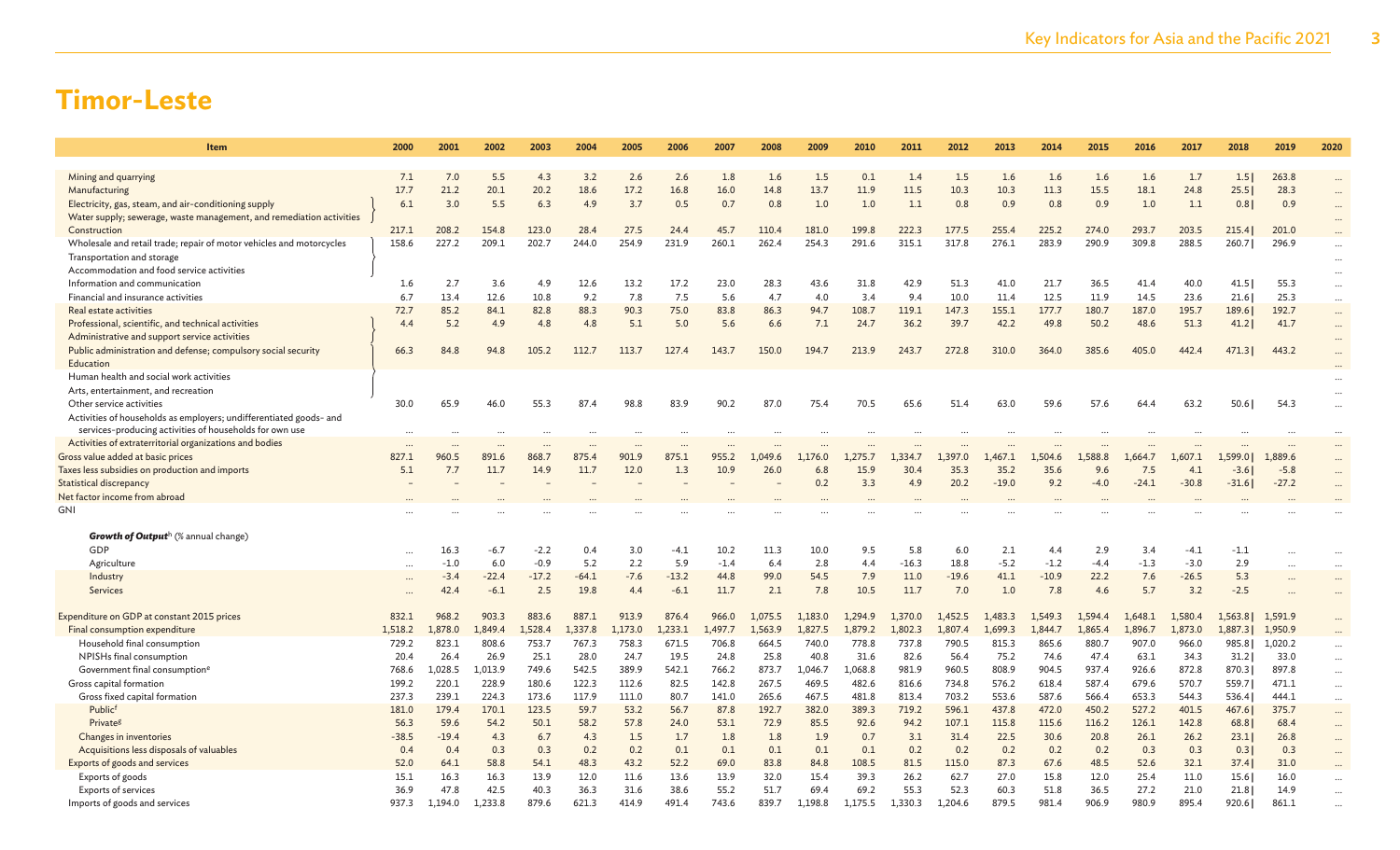| <b>Item</b>                                                                                    | 2000             | 2001             | 2002             | 2003            | 2004      | 2005            | 2006             | 2007     | 2008     | 2009             | 2010             | 2011             | 2012             | 2013             | 2014     | 2015            | 2016            | 2017            | 2018            | 2019           | 2020      |
|------------------------------------------------------------------------------------------------|------------------|------------------|------------------|-----------------|-----------|-----------------|------------------|----------|----------|------------------|------------------|------------------|------------------|------------------|----------|-----------------|-----------------|-----------------|-----------------|----------------|-----------|
|                                                                                                |                  |                  |                  |                 |           |                 |                  |          |          |                  |                  |                  |                  |                  |          |                 |                 |                 |                 |                |           |
| Imports of goods                                                                               | 58.3             | 50.4             | 137.1            | 113.4           | 140.5     | 105.3           | 87.9             | 119.9    | 181.0    | 227.9            | 216.7            | 234.5            | 467.6            | 396.3            | 433.2    | 484.7           | 534.2           | 543.0           | 473.1           | 503.1          |           |
| Imports of services                                                                            | 879.0            | 1,143.6          | 1.096.7          | 766.2           | 480.9     | 309.6           | 403.5            | 623.7    | 658.7    | 970.9            | 958.8            | 1.095.8          | 737.0            | 483.2            | 548.3    | 422.2           | 446.7           | 352.4           | 447.5           | 357.9          | $\cdots$  |
| <b>Growth of Demand</b> (% annual change)                                                      |                  |                  |                  |                 |           |                 |                  |          |          |                  |                  |                  |                  |                  |          |                 |                 |                 |                 |                |           |
| Household final consumption                                                                    |                  | 12.9             | $-1.8$           | $-6.8$          | 1.8       | $-1.2$          | $-11.4$          | 5.2      | $-6.0$   | 11.4             | 5.2              | $-5.3$           | 7.1              | 3.1              | 6.2      | 1.7             | 3.0             | 6.5             | 2.0             | 3.5            |           |
| Government final consumption                                                                   |                  | 33.8             | $-1.4$           | $-26.1$         | $-27.6$   | $-28.1$         | 39.0             | 41.3     | 14.0     | 19.8             | 2.1              | $-8.1$           | $-2.2$           | $-15.8$          | 11.8     | 3.6             | $-1.2$          | $-5.8$          | $-0.3$          | 3.2            | $\cdots$  |
| Gross capital formation                                                                        | $\ddotsc$        | 10.5             | 4.0              | $-21.1$         | $-32.3$   | $-7.9$          | $-26.8$          | 73.1     | 87.3     | 75.5             | 2.8              | 69.2             | $-10.0$          | $-21.6$          | 7.3      | $-5.0$          | 15.7            | $-16.0$         | $-1.9$          | $-15.8$        | $\cdots$  |
| Exports of goods and services                                                                  | $\cdots$         | 23.2             | $-8.4$           | $-7.9$          | $-10.7$   | $-10.6$         | 20.8             | 32.2     | 21.4     | 1.2              | 28.0             | $-24.9$          | 41.1             | $-24.1$          | $-22.5$  | $-28.3$         | 8.5             | $-39.1$         | 16.6            | $-17.2$        |           |
| Imports of goods and services                                                                  |                  | 27.4             | 3.3              | $-28.7$         | $-29.4$   | $-33.2$         | 18.5             | 51.3     | 12.9     | 42.8             | $-1.9$           | 13.2             | $-9.4$           | $-27.0$          | 11.6     | $-7.6$          | 8.2             | $-8.7$          | 2.8             | $-6.5$         | $\cdots$  |
|                                                                                                |                  |                  |                  |                 |           |                 |                  |          |          |                  |                  |                  |                  |                  |          |                 |                 |                 |                 |                |           |
| <b>Investment Financing at Current Prices</b>                                                  |                  |                  |                  |                 |           |                 |                  |          |          |                  |                  |                  |                  |                  |          |                 |                 |                 |                 |                |           |
| Gross capital formation                                                                        | 123.0            | 144.2            | 131.0            | 109.4           | 75.4      | 73.0            | 55.1             | 101.3    | 203.1    | 355.2            | 376.7            | 733.1            | 696.5            | 583.0            | 624.3    | 587.4           | 653.5           | 548.4           | 535.5           | 455.1          | $\cdots$  |
| Gross national savingi                                                                         | 68.8             | 125.0            | 83.6             | 78.5            | 166.4     | 344.6           | 799.0            | 1,353.0  | 2,484.0  | 1.519.9          | 2,164.3          | 3,337.3          | 2.804.9          | 2,676.5          | 1.579.5  | 980.7           | 386.9           | 376.3           | 286.2           | 605.8          |           |
| Gross domestic saving                                                                          | $-432.2$         | $-545.9$         | $-630.3$         | $-410.6$        | $-331.9$  | $-206.2$        | $-309.8$         | $-489.1$ | $-552.8$ | $-657.8$         | $-657.6$         | $-600.8$         | $-629.4$         | $-372.5$         | $-440.9$ | $-271.0$        | $-232.3$        | $-284.7$        | $-362.5$        | $-35.6$        | $\cdots$  |
| Net factor income from abroad <sup>c</sup>                                                     | 137.1            | 135.4            | 277.8            | 159.1           | 240.4     | 382.7           | 847.2            | 1,426.6  | 2,615.0  | 1,796.6          | 2,443.2          | 3,538.5          | 3,157.7          | 2,756.2          | 1,890.2  | 1,198.2         | 580.0           | 672.8           | 679.8           | 683.0          | $\cdots$  |
| Net current transfers from abroad                                                              | 363.9            | 535.5            | 436.1            | 330.0           | 257.8     | 168.0           | 261.6            | 415.4    | 421.8    | 381.1            | 378.7            | 399.6            | 276.6            | 292.7            | 130.2    | 53.6            | 39.2            | $-11.7$         | $-31.1$         | $-41.7$        | $\cdots$  |
|                                                                                                |                  |                  |                  |                 |           |                 |                  |          |          |                  |                  |                  |                  |                  |          |                 |                 |                 |                 |                |           |
| <b>Savings and Investment</b> (% of GDP at current market prices)                              |                  |                  |                  |                 | $-75.3$   |                 |                  | $-90.1$  | $-85.2$  |                  |                  |                  |                  |                  | $-30.5$  |                 |                 |                 |                 |                |           |
| Gross domestic saving<br>Gross national saving                                                 | $-117.7$<br>18.7 | $-114.3$<br>26.2 | $-134.3$<br>17.8 | $-83.7$<br>16.0 | 37.7      | $-44.6$<br>74.5 | $-68.3$<br>176.1 | 249.3    | 383.0    | $-90.5$<br>209.1 | $-74.6$<br>245.4 | $-57.0$<br>316.4 | $-54.8$<br>244.4 | $-26.7$<br>191.8 | 109.1    | $-17.0$<br>61.5 | $-14.1$<br>23.4 | $-17.8$<br>23.5 | $-23.2$<br>18.3 | $-1.8$<br>30.0 |           |
| Gross capital formation                                                                        | 33.5             | 30.2             | 27.9             | 22.3            | 17.1      | 15.8            | 12.1             | 18.7     | 31.3     | 48.9             | 42.7             | 69.5             | 60.7             | 41.8             | 43.1     | 36.8            | 39.6            | 34.3            | 34.3            | 22.6           | $\cdots$  |
|                                                                                                |                  |                  |                  |                 |           |                 |                  |          |          |                  |                  |                  |                  |                  |          |                 |                 |                 |                 |                | $\cdots$  |
| <b>At Current Market Prices</b>                                                                |                  |                  |                  |                 |           |                 |                  |          |          |                  |                  |                  |                  |                  |          |                 |                 |                 |                 |                |           |
| Per capita GDP                                                                                 | 415              | 530              | 509              | 518             | 453       | 465             | 446              | 524      | 614      | 677              | 806              | 948              | 1,013            | 1,210            | 1,232    | 1,333           | 1,354           | 1,286           | 1,230           | 1,561          |           |
| Per capita GNI                                                                                 | 570              | 680              | 810              | 686             | 701       | 849             | 1,280            | 1.900    | 3,092    | 2,349            | 3.041            | 4,126            | 3,800            | 3.600            | 2,842    | 2,334           | 1,829           | 1,828           | 1,766           | 2,089          |           |
|                                                                                                |                  |                  |                  |                 |           |                 |                  |          |          |                  |                  |                  |                  |                  |          |                 |                 |                 |                 |                |           |
| <b>PRODUCTION INDEX</b> period averages                                                        |                  |                  |                  |                 |           |                 |                  |          |          |                  |                  |                  |                  |                  |          |                 |                 |                 |                 |                |           |
| Agriculture; 2014-2016 = 100                                                                   | 69.6             | 70.8             | 76.9             | 74.8            | 75.0      | 79.8            | 82.2             | 80.0     | 86.7     | 95.7             | 95.4             | 81.6             | 89.1             | 91.8             | 95.1     | 104.3           | 100.7           | 99.4            | 95.3            | 99.3           |           |
|                                                                                                |                  |                  |                  |                 |           |                 |                  |          |          |                  |                  |                  |                  |                  |          |                 |                 |                 |                 |                |           |
| <b>ENERGY</b> annual values                                                                    |                  |                  |                  |                 |           |                 |                  |          |          |                  |                  |                  |                  |                  |          |                 |                 |                 |                 |                |           |
| Electricity (kWh million)                                                                      |                  |                  |                  |                 |           |                 |                  |          |          |                  |                  |                  |                  |                  |          |                 |                 |                 |                 |                |           |
| Production                                                                                     |                  |                  |                  |                 |           |                 | 72.0             | 91.8     | 110.5    | 131.7            | 136.6            | 140.1            | 215.7            | 321.7            | 348.2    | 350.3           | 412.6           | 427.1           | 450.5           | 515.2          |           |
| Consumption                                                                                    |                  |                  |                  |                 | $\ddotsc$ | $\ddotsc$       | 26.3             | 38.1     | 46.2     | 68.0             | 111.8            | 86.6             | 91.8             | 97.5             | 125.3    | 152.7           | 195.1           | 214.2           | 215.7           | 227.5          | $\ddotsc$ |
|                                                                                                |                  |                  |                  |                 |           |                 |                  |          |          |                  |                  |                  |                  |                  |          |                 |                 |                 |                 |                |           |
| <b>PRICE INDEXES</b> period averages<br>Consumer (national); December 2012   August 2018 = 100 |                  |                  |                  |                 | 57.4      | 58.3            | 61.4             | 66.7     | 71.6     | 71.5             | 75.2             | 85.1             | 94.4             | 97.2             | 98.0     | 98.7            | 97.2            | 97.7            | 100.0           | 100.8          | 101.3     |
| Food and nonalcoholic beverages                                                                | $\cdots$         |                  |                  | $\cdots$        | 52.0      | 52.0            | 54.9             | 61.9     | 67.3     | 66.9             | 71.2             | 83.2             | 93.4             | 98.8             | 99.5     | 99.8            | 97.7            | 98.6            | 100.3           | 101.2          | 102.1     |
| Alcoholic beverages, tobacco, and narcotics                                                    |                  |                  |                  | $\cdots$        | 59.0      | 61.7            | 67.0             | 69.5     | 71.7     | 72.8             | 73.7             | 81.7             | 93.3             | 85.1             | 86.4     | 88.3            | 89.9            | 90.1            | 97.5            | 100.8          | 100.4     |
| Clothing and footwear                                                                          | <br>             | $\cdots$         |                  | <br>$\cdots$    | 64.4      | 65.1            | 66.1             | 69.4     | 72.0     | 73.2             | 76.4             | 86.3             | 95.9             | 92.0             | 94.0     | 98.4            | 99.4            | 99.5            | 100.1           | 100.2          | 101.9     |
| Housing, water, electricity, gas, and other fuels                                              |                  | $\cdots$         | .                | $\cdots$        | 58.5      | 62.3            | 66.4             | 69.9     | 76.3     | 78.5             | 83.3             | 85.7             | 95.2             | 100.1            | 101.3    | 100.7           | 99.3            | 98.6            | 99.8            | 100.3          | 99.7      |
| Furnishings, household equipment, and routine household maintenance                            |                  |                  |                  |                 | 93.6      | 92.5            | 92.3             | 92.0     | 92.5     | 92.0             | 91.1             | 94.5             | 97.1             | 104.0            | 104.6    | 104.1           | 100.8           | 99.6            | 100.0           | 99.4           | 99.2      |
| Health                                                                                         |                  |                  |                  |                 | 62.0      | 68.7            | 74.1             | 77.0     | 78.8     | 82.7             | 85.4             | 92.2             | 95.2             | 94.5             | 96.6     | 98.1            | 99.4            | 100.0           | 100.0           | 100.0          | 100.0     |
| Transport                                                                                      |                  |                  |                  | $\ddotsc$       | 55.6      | 61.5            | 68.4             | 69.7     | 83.9     | 73.6             | 76.8             | 89.0             | 98.6             | 108.0            | 107.1    | 100.4           | 96.1            | 96.0            | 98.9            | 99.7           | 98.4      |
| Communication                                                                                  |                  |                  |                  |                 | 96.2      | 96.3            | 100.4            | 100.8    | 100.0    | 100.0            | 100.0            | 100.0            | 100.0            | 107.3            | 101.6    | 101.1           | 101.4           | 99.8            | 100.1           | 99.8           | 99.5      |
| Recreation and culture                                                                         |                  |                  |                  |                 | 96.7      | 95.9            | 98.1             | 95.0     | 95.6     | 95.1             | 95.6             | 95.8             | 97.2             | 91.3             | 96.9     | 99.1            | 100.5           | 100.4           | 99.8            | 100.0          | 100.1     |
| Education                                                                                      |                  |                  |                  |                 | 94.0      | 91.7            | 91.7             | 93.2     | 94.1     | 94.0             | 94.3             | 95.6             | 98.91            | 67.4             | 68.2     | 80.9            | 85.8            | 85.8            | 100.0           | 109.0          | 111.8     |
|                                                                                                |                  |                  |                  |                 |           |                 |                  |          |          |                  |                  |                  |                  |                  |          |                 |                 |                 |                 |                |           |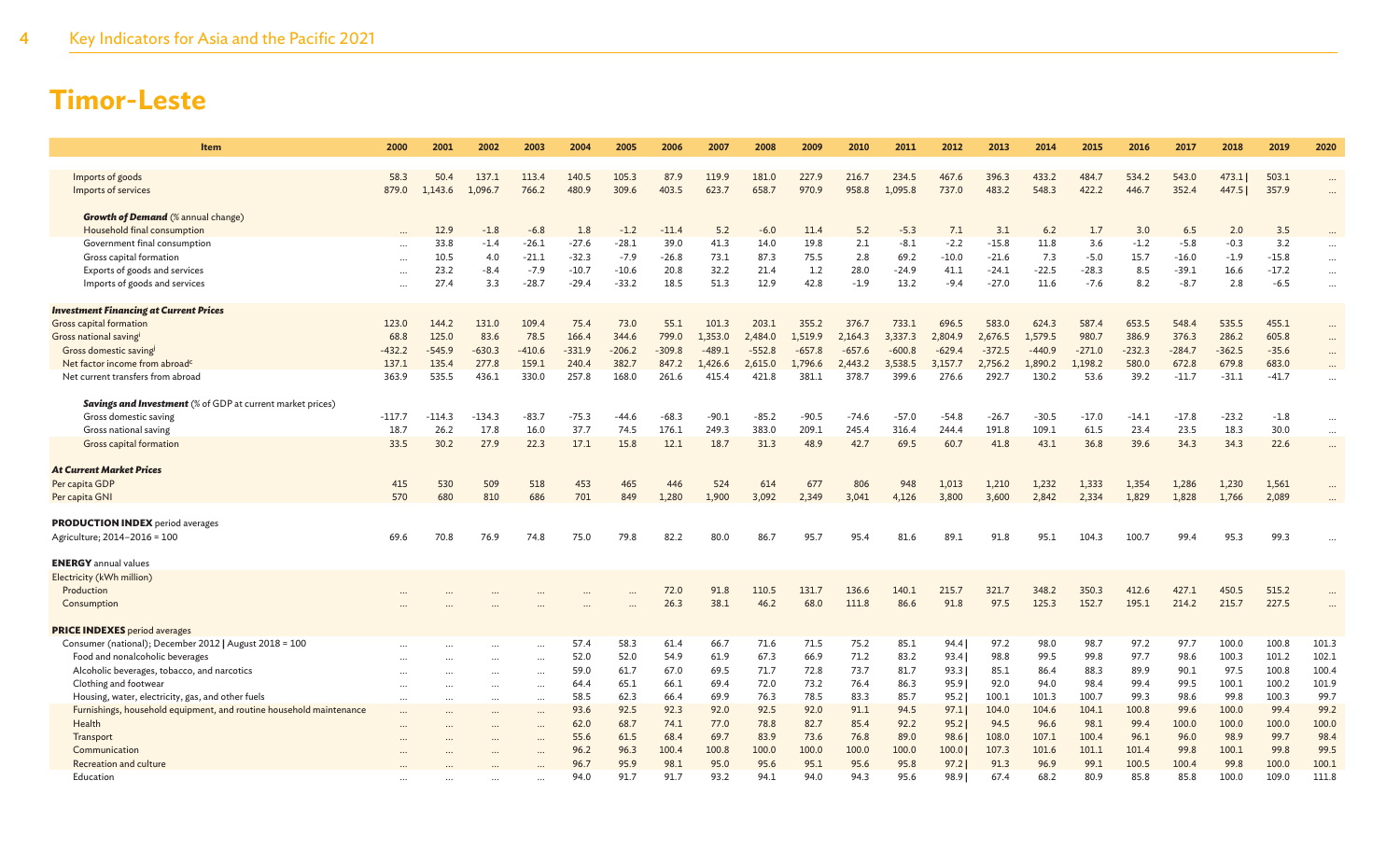| Item                                                                          | 2000      | 2001             | 2002           | 2003             | 2004        | 2005             | 2006             | 2007             | 2008         | 2009              | 2010             | 2011         | 2012             | 2013         | 2014         | 2015               | 2016               | 2017          | 2018          | 2019              | 2020                 |
|-------------------------------------------------------------------------------|-----------|------------------|----------------|------------------|-------------|------------------|------------------|------------------|--------------|-------------------|------------------|--------------|------------------|--------------|--------------|--------------------|--------------------|---------------|---------------|-------------------|----------------------|
|                                                                               |           |                  |                |                  |             |                  |                  |                  |              |                   |                  |              |                  |              |              |                    |                    |               |               |                   |                      |
| <b>Restaurants and hotels</b><br>Miscellaneous goods and services             |           |                  |                |                  |             |                  |                  |                  |              |                   |                  |              |                  |              |              |                    |                    |               |               |                   |                      |
| Consumer (Dili); December 2001   December 2012   August 2018 = 100            | 109.6     | 113.5            | 48.            | 52.2             | 53.9        | 54.5             | 56.7             | 62.5             | 68.1         | 68.6              | 73.3             | 83.1         | 93.0             | 97.5         | 98.0         | 98.5               | 96.9               | 97.4          | 100.0         | 101.4             | 102.0                |
| Food and nonalcoholic beverages                                               |           |                  | 44.9           | 48.3             | 50.7        | 50.0             | 52.3             | 59.5             | 65.4         | 65.5              | 71.0             | 81.7         | 91.9             | 99.3         | 99.7         | 99.9               | 97.3               | 98.4          | 100.4         | 102.4             | 103.8                |
| Alcoholic beverages, tobacco, and narcotics                                   |           |                  | 57.4           | 66.1             | 65.4        | 67.8             | 70.4             | 71.7             | 73.6         | 74.6              | 76.2             | 84.0         | 95.5             | 81.2         | 84.2         | 86.4               | 89.2               | 89.4          | 97.5          | 99.0              | 98.7                 |
| Clothing and footwear                                                         |           |                  | 38.8           | 43.3             | 44.0        | 44.8             | 45.9             | 50.9             | 56.0         | 59.7              | 66.9             | 80.3         | 93.8             | 92.3         | 94.1         | 98.2               | 99.2               | 99.4          | 100.0         | 100.1             | 102.6                |
| Housing, water, electricity, gas, and other fuels                             |           | $\cdots$         | 49.6           | 52.6             | 54.3        | 58.6             | 61.9             | 66.3             | 74.7         | 77.7              | 81.2             | 87.2         | 95.2             | 100.4        | 101.4        | 100.5              | 99.3               | 98.6          | 99.8          | 100.1             | 99.6                 |
| Furnishings, household equipment, and routine household maintenance           |           | $\cdots$         | 89.3           | 91.8             | 90.3        | 88.6             | 87.0             | 86.5             | 87.3         | 86.7              | 85.8             | 91.1         | 95.8             | 106.1        | 105.8        | 104.7              | 100.7              | 99.3          | 99.8          | 99.4              | 99.5                 |
| Health                                                                        | $\cdots$  | $\cdots$         | 57.4           | 57.9             | 60.1        | 66.4             | 70.7             | 76.8             | 81.0         | 80.4              | 81.9             | 88.2         | 92.1             | 95.0         | 96.2         | 97.9               | 99.3               | 100.0         | 100.0         | 100.0             | 100.0                |
| Transport                                                                     | $\ddotsc$ | $\cdots$         | 46.8           | 49.0             | 49.9        | 56.7             | 60.7             | 65.0             | 74.8         | 66.7              | 68.6             | 81.1         | 93.7             | 108.9        | 107.2        | 100.1              | 95.8               | 95.7          | 98.8          | 99.6              | 97.5                 |
| Communication                                                                 |           | $\cdots$         | 102.7          | 99.8             | 98.0        | 97.8             | 99.8             | 100.1            | 100.0        | 100.0             | 100.0            | 100.0        | 100.0            | 109.5        | 102.2        | 101.7              | 101.4              | 99.6          | 100.1         | 99.8              | 99.3                 |
| Recreation and culture                                                        |           |                  | 84.9           | 89.4             | 89.6        | 89.5             | 90.0             | 88.6             | 89.7         | 89.4              | 90.6             | 91.8         | 95.8             | 90.8         | 96.5         | 99.0               | 100.6              | 100.5         | 99.8          | 100.0             | 100.2                |
| Education<br>Restaurants and hotels                                           |           | $\cdots$         | 88.9           | 91.0             | 86.4        | 85.6             | 84.3             | 88.2             | 90.8         | 90.3              | 90.3             | 94.2         | 97.4             | 67.6         | 67.6         | 79.5               | 84.7               | 84.7          | 100.0         | 110.1             | 110.1                |
| Miscellaneous goods and services                                              |           |                  |                |                  |             |                  |                  |                  |              |                   |                  |              |                  |              |              |                    |                    |               |               |                   |                      |
| Implicit GDP deflator; 2015 = 100                                             | 44.1      | $\cdots$<br>49.3 | 52.0           | $\cdots$<br>55.5 | <br>49.7    | $\cdots$<br>50.6 | $\cdots$<br>51.8 | $\cdots$<br>56.2 | 60.3         | $\ddotsc$<br>61.4 | $\cdots$<br>68.1 | 77.0         | $\cdots$<br>79.0 | 94.1         | <br>93.4     | $\ddotsc$<br>100.0 | $\ddotsc$<br>100.2 | 101.2         | 99.8          | $\cdots$<br>108.7 |                      |
|                                                                               |           |                  |                |                  |             |                  |                  |                  |              |                   |                  |              |                  |              |              |                    |                    |               |               |                   |                      |
| Price Indexes (% annual change)                                               |           |                  |                |                  |             |                  |                  |                  |              |                   |                  |              |                  |              |              |                    |                    |               |               |                   |                      |
| Consumer price index (national)                                               | $\ddots$  | $\cdots$         |                |                  | $\ddotsc$   | 1.6              | 5.2              | 8.6              | 7.4          | $-0.2$            | 5.2              | 13.2         | 10.9             | 9.5          | 0.8          | 0.6                | $-1.5$             | 0.5           | 2.3           | 0.9               | 0.5                  |
| Food and nonalcoholic beverages price index (national)                        |           |                  |                |                  | $\ddotsc$   |                  | 5.6              | 12.8             | 8.7          | $-0.6$            | 6.4              | 16.9         | 12.3             | 12.0         | 0.7          | 0.3                | $-2.1$             | 0.9           | 1.7           | 0.9               | 0.9                  |
| Implicit GDP deflator                                                         |           | 11.8             | 5.4            | 6.8              | $-10.5$     | 1.8              | 2.4              | 8.5              | 7.3          | 1.9               | 10.8             | 13.0         | 2.6              | 19.1         | $-0.7$       | 7.0                | 0.2                | 1.0           | $-1.4$        | 9.0               |                      |
|                                                                               |           |                  |                |                  |             |                  |                  |                  |              |                   |                  |              |                  |              |              |                    |                    |               |               |                   |                      |
| <b>MONEY AND INTEREST RATES</b> as of end of period (\$ million)              |           |                  |                |                  |             |                  |                  |                  |              |                   |                  |              |                  |              |              |                    |                    |               |               |                   |                      |
| Money supply (M1)                                                             |           |                  | 37.6           | 32.1             | 31.2        | 37.7             | 51.8             | 73.2             | 104.3        | 138.7             | 141.4            | 162.7        | 205.8            | 279.4        | 342.9        | 397.7              | 464.1              | 464.9         | 525.4         | 431.6             | 458.7                |
| Currency in circulation<br>Demand deposits (excluding government deposits)    | 19.3      | 36.9             | 37.6           | 0.6<br>31.5      | 1.1<br>30.1 | 1.8<br>35.9      | 1.8<br>50.0      | 2.3<br>70.9      | 2.5<br>101.8 | 2.8<br>135.9      | 3.4<br>138.0     | 3.9<br>158.8 | 4.8<br>201.0     | 6.7<br>272.7 | 9.8<br>333.2 | 12.2<br>385.6      | 14.5<br>449.6      | 15.1<br>449.7 | 18.2<br>507.2 | 20.4<br>411.2     | 21.1<br>437.6        |
| Quasi-money                                                                   | 0.7       | 6.0              | 6.0            | 28.9             | 33.6        | 38.4             | 46.3             | 68.2             | 88.4         | 110.9             | 153.6            | 159.7        | 201.2            | 220.8        | 256.9        | 244.7              | 269.7              | 358.0         | 323.2         | 356.7             | 354.2                |
| Money supply (M2)                                                             | 20.0      | 51.1             | 43.7           | 61.0             | 64.8        | 76.2             | 98.1             | 141.4            | 192.7        | 249.6             | 295.0            | 322.4        | 406.9            | 500.2        | 599.8        | 642.4              | 733.9              | 822.9         | 848.6         | 788.3             | 812.9                |
| Foreign assets (net)                                                          | 33.8      | 65.4             | 70.2           | 108.1            | 183.7       | 159.1            | 113.2            | 318.1            | 392.6        | 442.7             | 621.8            | 688.9        | 1,179.3          | 1,071.8      | 756.7        | 1,015.6            | 1,095.8            | 1,250.6       | 1,412.0       | 1,480.2           | 1,409.0              |
| Domestic credit                                                               | $-18.7$   | $-18.1$          | $-38.6$        | $-34.8$          | $-98.4$     | $-45.4$          | 28.3             | $-118.1$         | $-127.1$     | $-102.7$          | $-221.4$         | $-279.8$     | $-681.2$         | $-468.9$     | $-15.5$      | $-127.1$           | $-211.8$           | $-212.8$      | $-281.4$      | $-408.5$          | $-318.0$             |
| Claims on government sector (net)                                             | $-19.0$   | $-21.1$          | $-45.0$        | $-61.0$          | $-186.8$    | $-151.3$         | $-83.2$          | $-218.6$         | $-229.5$     | $-206.2$          | $-331.0$         | $-412.6$     | $-841.2$         | $-650.8$     | $-207.2$     | $-338.9$           | $-419.8$           | $-472.4$      | $-531.3$      | $-672.2$          | $-580.8$             |
| Claims on private sector                                                      | 0.3       | 3.0              | 6.4            | 26.2             | 88.4        | 105.9            | 111.5            | 100.5            | 102.4        | 103.5             | 109.7            | 132.8        | 160.1            | 181.8        | 191.7        | 211.9              | 208.0              | 259.6         | 249.9         | 263.6             | 262.8                |
| Other items <sup>k</sup>                                                      | 4.9       | 3.8              | $-12.1$        | 11.8             | 19.4        | 35.7             | 41.6             | 56.3             | 72.9         | 74.9              | 87.7             | 63.1         | 55.9             | 57.3         | 51.2         | 146.0              | 24.3               | 43.5          | 47.2          | 19.1              | 13.2                 |
|                                                                               |           |                  |                |                  |             |                  |                  |                  |              |                   |                  |              |                  |              |              |                    |                    |               |               |                   |                      |
| Money Supply (M2) (% annual change)<br>M2 (% of GDP at current market prices) | 5.4       | 155.5<br>10.7    | $-14.5$<br>9.3 | 39.7<br>12.4     | 6.2<br>14.7 | 17.6<br>16.5     | 28.8<br>21.6     | 44.2<br>26.1     | 36.2<br>29.7 | 29.6<br>34.3      | 18.2<br>33.5     | 9.3<br>30.6  | 26.2<br>35.5     | 22.9<br>35.8 | 19.9<br>41.4 | 7.1<br>40.3        | 14.2<br>44.5       | 12.1<br>51.5  | 3.1<br>54.4   | $-7.1$<br>39.1    | 3.1                  |
|                                                                               |           |                  |                |                  |             |                  |                  |                  |              |                   |                  |              |                  |              |              |                    |                    |               |               |                   | $\ddot{\phantom{a}}$ |
| <b>Deposit Money Banks</b>                                                    |           |                  |                |                  |             |                  |                  |                  |              |                   |                  |              |                  |              |              |                    |                    |               |               |                   |                      |
| Demand deposits                                                               | 19.3      | 36.9             | 48.9           | 43.8             | 50.9        | 60.7             | 78.7             | 101.7            | 135.7        | 179.2             | 151.9            | 167.2        | 224.8            | 289.3        | 361.0        | 446.7              | 554.3              | 540.8         | 583.0         | 570.8             | 615.7                |
| Savings deposits                                                              |           | 8.2              |                | 18.3             | 26.8        | 29.9             | 37.4             | 49.5             | 66.2         | 92.2              | 128.8            | 130.4        | 152.8            | 169.5        | 188.2        | 203.8              | 221.5              | 259.1         | 252.4         | 270.0             | 283.4                |
| Time deposits                                                                 | 0.7       | 6.0              | 5.7            | 10.2             | 6.8         | 8.6              | 9.0              | 17.7             | 20.5         | 16.2              | 22.2             | 24.5         | 37.0             | 48.2         | 36.4         | 74.0               | 140.9              | 189.7         | 176.4         | 200.6             | 208.5                |
| <b>Interest Rates</b> period averages (% per annum)                           |           |                  |                |                  |             |                  |                  |                  |              |                   |                  |              |                  |              |              |                    |                    |               |               |                   |                      |
| On deposits                                                                   |           |                  |                |                  |             |                  |                  |                  |              |                   |                  |              |                  |              |              |                    |                    |               |               |                   |                      |
| Savings                                                                       |           |                  | 0.20           | 0.75             | 0.79        | 0.75             | 0.65             | 0.74             | 0.75         | 0.75              | 0.75             | 0.75         | 0.75             | 0.75         | 0.75         | 0.75               | 0.75               | 0.42          | 0.42          | 0.47              | 0.46                 |
| Time: 6 months                                                                |           |                  | 0.48           | 1.15             | 1.17        | 1.18             | 1.18             | 1.16             | 1.24         | 1.20              | 1.24             | 1.26         | 1.36             | 1.23         | 1.24         | 1.15               | 1.14               | 0.66          | 0.66          | 0.66              | 0.66                 |
| 12 months                                                                     |           |                  |                | 1.26             | 1.28        | 1.28             | 1.29             | 1.28             | 1.33         | 1.30              | 1.33             | 1.34         | 1.41             | 1.32         | 1.31         | 1.25               | 1.25               | 0.71          | 0.67          | 0.66              | 0.64                 |
|                                                                               |           |                  |                |                  |             |                  |                  |                  |              |                   |                  |              |                  |              |              |                    |                    |               |               |                   |                      |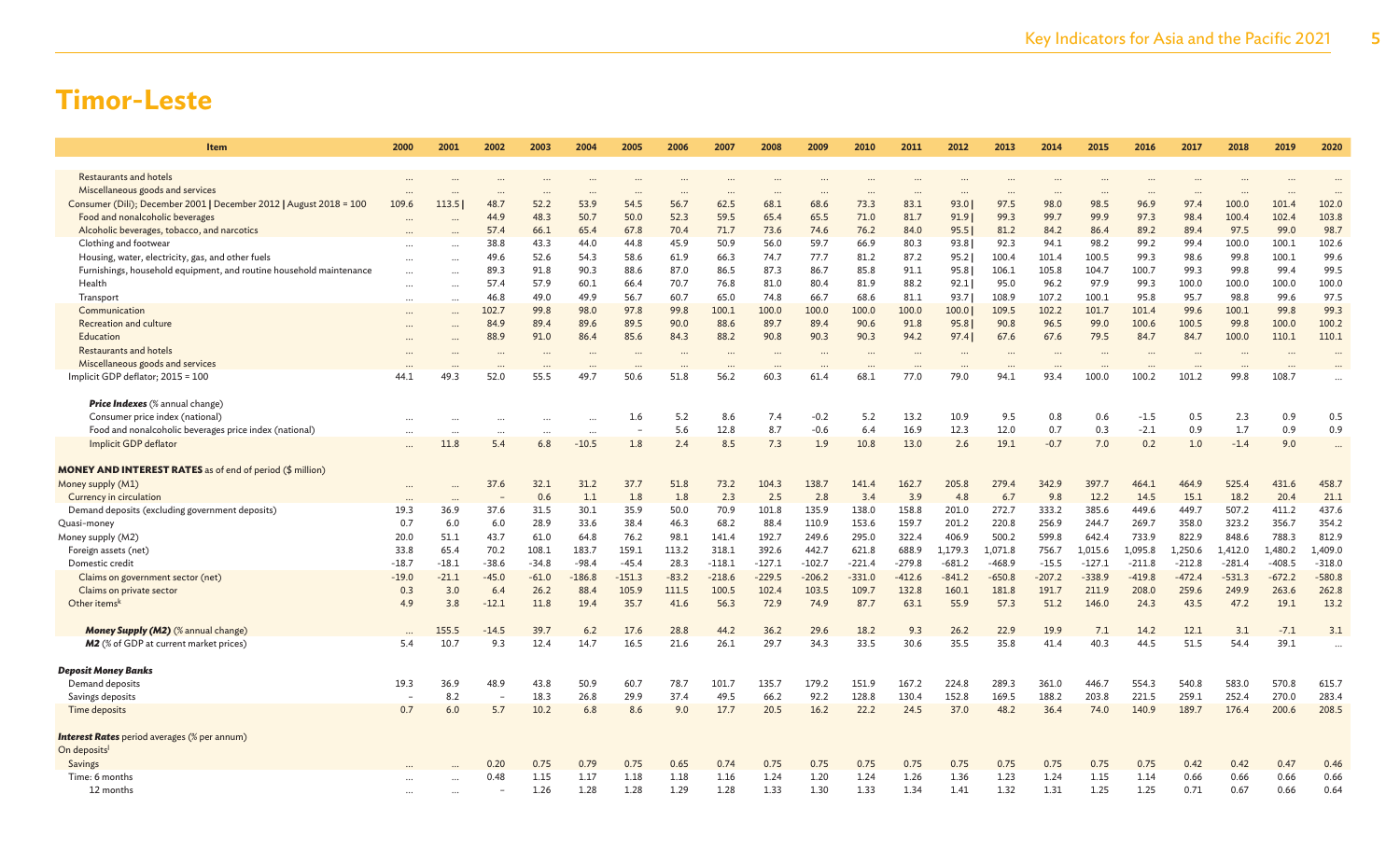| Item                                                                        | 2000     | 2001      | 2002                     | 2003     | 2004      | 2005                     | 2006                 | 2007      | 2008      | 2009     | 2010     | 2011     | 2012                     | 2013                 | 2014                | 2015                | 2016         | 2017                | 2018                | 2019                | 2020                 |
|-----------------------------------------------------------------------------|----------|-----------|--------------------------|----------|-----------|--------------------------|----------------------|-----------|-----------|----------|----------|----------|--------------------------|----------------------|---------------------|---------------------|--------------|---------------------|---------------------|---------------------|----------------------|
| <b>GOVERNMENT FINANCE</b> fiscal year ending 31 December (\$ million)       |          |           |                          |          |           |                          |                      |           |           |          |          |          |                          |                      |                     |                     |              |                     |                     |                     |                      |
| <b>Central Government</b>                                                   |          |           |                          |          |           |                          |                      |           |           |          |          |          |                          |                      |                     |                     |              |                     |                     |                     |                      |
| Revenue                                                                     |          |           |                          |          |           |                          |                      |           |           |          |          |          | $\ddotsc$                | 878.9                | 859.2               | 1,452.2             | 1,454.7      | 1,302.5             | 1,346.0             | 1,319.1             | $\ddots$             |
| <b>Taxes</b>                                                                |          |           |                          |          |           |                          |                      |           |           |          |          |          |                          | 106.6                | 126.6               | 125.1               | 157.0        | 139.6               | 132.9               | 127.5               | $\ddots$             |
| Taxes on income, profits, and capital gains                                 |          |           |                          |          |           |                          |                      |           |           |          |          |          |                          | 39.7                 | 52.9                | 53.3                | 74.7         | 57.6                | 54.1                | 50.7                | $\ddotsc$            |
| Payable by individuals                                                      |          |           |                          |          |           |                          |                      |           |           |          |          |          | $\cdots$                 | $\cdots$             | 44.9                | 44.8                | 17.4         | 19.0                | 17.8                | 20.0                | $\cdots$             |
| Payable by corporations and other enterprises                               |          |           |                          |          |           |                          |                      |           |           |          |          |          | $\cdots$                 | $\ddotsc$            | 8.0                 | 8.5                 | 57.3         | 38.6                | 36.3                | 30.7                | $\cdots$             |
| Other taxes on income, profits, and capital gains                           |          |           |                          |          |           |                          |                      |           |           |          |          |          |                          | $\ddotsc$            |                     |                     |              |                     |                     |                     | $\cdots$             |
| Taxes on payroll and workforce                                              |          |           |                          |          |           |                          |                      |           |           |          |          |          | $\ddotsc$                |                      |                     |                     |              |                     |                     |                     | $\cdots$             |
| Taxes on property                                                           |          | $\ddotsc$ |                          |          | $\ddotsc$ | $\cdots$                 | $\ddot{\phantom{a}}$ | $\ddotsc$ |           |          |          |          |                          | $\ddotsc$            |                     |                     |              |                     |                     |                     | $\cdots$             |
| Taxes on goods and services<br>Taxes on international trade and transaction | $\cdots$ |           |                          | $\cdots$ |           |                          |                      |           | $\ddots$  | $\cdots$ |          | $\cdots$ | $\cdots$                 | 54.1<br>12.6         | 60.2<br>13.4        | 59.2<br>12.5        | 68.1<br>14.2 | 65.4<br>15.3        | 58.3<br>20.0        | 62.3<br>14.0        | $\cdots$             |
| Other taxes                                                                 | $\cdots$ |           |                          |          |           |                          |                      |           |           |          |          | $\cdots$ |                          | 0.2                  | 0.1                 | 0.2                 |              | 1.3                 | 0.5                 | 0.5                 | $\cdots$             |
| Social contributions                                                        |          |           |                          |          |           |                          |                      |           |           |          |          |          |                          |                      |                     |                     |              |                     |                     |                     | $\cdots$             |
| Grants                                                                      |          |           |                          |          |           |                          |                      |           |           |          |          |          | $\cdots$                 | 730.0                | 732.0               | 1,278.5             | 1,244.8      | 1,108.0             | 1,153.6             | 1,130.8             | $\cdots$<br>$\cdots$ |
| Other revenue                                                               |          |           |                          |          |           |                          |                      |           |           |          |          |          | <br>                     | 42.3                 | 0.6                 | 48.5                | 52.9         | 55.0                | 59.5                | 60.9                | $\cdots$             |
| Expense                                                                     |          |           |                          |          |           |                          |                      |           |           |          |          | $\cdots$ | $\cdots$                 | 720.3                | 912.8               | 1,028.5             | 1,017.5      | 890.9               | 870.5               | 980.8               | $\cdots$             |
| Compensation of employees                                                   |          |           |                          |          |           |                          |                      |           |           |          |          |          |                          | 141.7                | 168.6               | 179.5               | 179.0        | 197.4               | 187.3               | 212.7               | $\ldots$             |
| Use of goods and services                                                   | $\cdots$ | $\cdots$  |                          |          |           |                          |                      | $\ddotsc$ |           |          |          | $\cdots$ | $\cdots$                 | 375.6                | 445.2               | 410.2               | 352.0        | 280.1               | 375.0               | 422.9               | $\cdots$             |
| Consumption of fixed capital                                                |          |           |                          |          |           |                          |                      |           |           |          |          | $\cdots$ |                          |                      |                     | $\ddots$            |              | $\cdots$            |                     |                     | $\ldots$             |
| Interest                                                                    |          |           |                          |          |           |                          |                      |           |           |          |          |          |                          |                      |                     | 0.1                 |              |                     |                     |                     | $\cdots$             |
| Subsidies                                                                   |          |           |                          |          |           |                          |                      |           |           |          |          |          |                          |                      |                     |                     |              |                     |                     |                     | $\cdots$             |
| Grants                                                                      |          |           |                          |          |           |                          |                      |           |           |          |          |          |                          |                      |                     |                     | 229.8        | 175.3               | 27.9                | 77.8                | $\cdots$             |
| Social benefits                                                             |          |           |                          |          |           |                          |                      |           |           |          |          |          |                          | 124.3                | 116.7               | 173.7               | 153.2        | 149.5               | 143.2               | 147.2               | $\cdots$             |
| Other expense                                                               |          |           |                          |          |           |                          |                      |           |           |          |          |          |                          | 78.8                 | 182.3               | 265.0               | 103.6        | 88.7                | 137.1               | 120.2               |                      |
| Net operating balance                                                       |          |           |                          |          |           |                          |                      |           |           |          |          |          | $\ddotsc$                | 158.6                | $-53.6$             | 423.7               | 437.2        | 411.6               | 475.5               | 338.3               | $\cdots$             |
| Gross operating balance                                                     |          |           |                          |          |           |                          |                      |           |           |          |          |          | $\ddotsc$                | 158.6                | $-53.6$             | 423.7               | 437.2        | 411.6               | 475.5               | 338.3               | $\cdots$             |
| <b>Transactions in Nonfinancial Assets</b>                                  |          |           |                          |          |           |                          |                      |           |           |          |          |          |                          |                      |                     |                     |              |                     |                     |                     |                      |
| Net/gross investment in nonfinancial assets                                 |          |           |                          |          |           |                          |                      |           |           |          |          |          |                          | 344.8                | 424.6               | 306.8               | 609.5        | 275.3               | 396.6               | 419.8               | $\ldots$             |
| Fixed assets                                                                | $\cdots$ | $\cdots$  | $\overline{\phantom{a}}$ | $\cdots$ | $\ddotsc$ | $\overline{\phantom{a}}$ | $\ddotsc$            | $\cdots$  | $\sim$    | $\cdots$ | $\cdots$ | $\cdots$ | $\cdots$                 | $\ddotsc$            | $\ddotsc$           | $\cdots$            |              | $\cdots$            | $\sim$              | .                   | $\cdots$             |
| Inventories<br>Valuables                                                    |          |           |                          |          |           |                          |                      |           |           |          |          |          |                          |                      |                     |                     |              |                     |                     |                     | $\cdots$             |
|                                                                             |          |           |                          |          |           |                          |                      |           |           |          |          |          |                          |                      |                     |                     |              |                     |                     |                     |                      |
| Nonproduced assets<br>Expenditure                                           |          |           |                          |          |           |                          |                      |           |           |          |          |          | $\cdots$                 | $\ddotsc$<br>1,065.1 | $\cdots$<br>1,337.4 | $\cdots$<br>1,335.3 | 1,627.0      | $\cdots$<br>1,166.2 | $\cdots$<br>1,267.1 | $\cdots$<br>1,400.6 | $\cdots$             |
| Net lending/Net borrowing                                                   |          |           |                          |          |           |                          |                      |           |           |          |          |          | $\cdots$                 | $-186.2$             | $-478.2$            | 116.9               | $-172.3$     | 136.3               | 78.9                | $-81.5$             | $\cdots$             |
| Primary balance                                                             |          |           |                          |          |           |                          |                      |           |           |          |          |          | $\ddot{\phantom{a}}$<br> | $-186.2$             | $-478.2$            | 117.0               | $-172.3$     | 136.3               | 78.9                | $-81.5$             | $\cdots$<br>$\cdots$ |
| <b>Transactions in Financial Assets and Liabilities (Financing)</b>         |          |           |                          |          |           |                          |                      |           |           |          |          |          |                          |                      |                     |                     |              |                     |                     |                     |                      |
| Net acquisition of financial assets                                         |          |           |                          |          |           |                          |                      |           |           |          |          |          |                          | $-186.3$             | $-43.1$             | 0.7                 | $-153.4$     | 157.6               | 70.7                | 140.5               | $\cdots$             |
| Domestic                                                                    |          |           |                          |          |           |                          |                      | $\cdots$  |           |          | $\cdots$ | $\cdots$ | $\cdots$                 | $-186.3$             | $-58.8$             | 0.7                 | $-0.1$       | 157.6               | 70.7                | 140.5               | $\cdots$             |
| External                                                                    | $\cdots$ |           | $\cdots$                 | $\cdots$ | $\cdots$  | $\cdots$                 | $\cdots$             |           | $\ddotsc$ | $\cdots$ |          | $\cdots$ | $\cdots$                 | $\ddotsc$            | 15.7                | $\ldots$            | $-153.4$     |                     |                     |                     | $\cdots$             |
| Net incurrence of liabilities                                               |          |           |                          |          |           |                          |                      |           |           |          |          |          |                          |                      | 3.0                 | $\cdots$            | 31.6         | 32.1                | 40.6                | 48.5                | $\cdots$             |
| Domestic                                                                    |          |           |                          |          |           |                          |                      |           |           |          |          |          |                          |                      |                     | $\cdots$            | 0.1          | 1.8                 | 0.2                 | 2.0                 | $\cdots$             |
| External                                                                    |          |           |                          |          |           |                          |                      |           |           |          |          |          |                          |                      | 3.0                 | $\ddotsc$           | 31.5         | 30.3                | 40.4                | 46.5                | $\ddotsc$            |
|                                                                             |          |           |                          |          |           |                          |                      |           |           |          |          |          |                          |                      |                     |                     |              |                     |                     |                     |                      |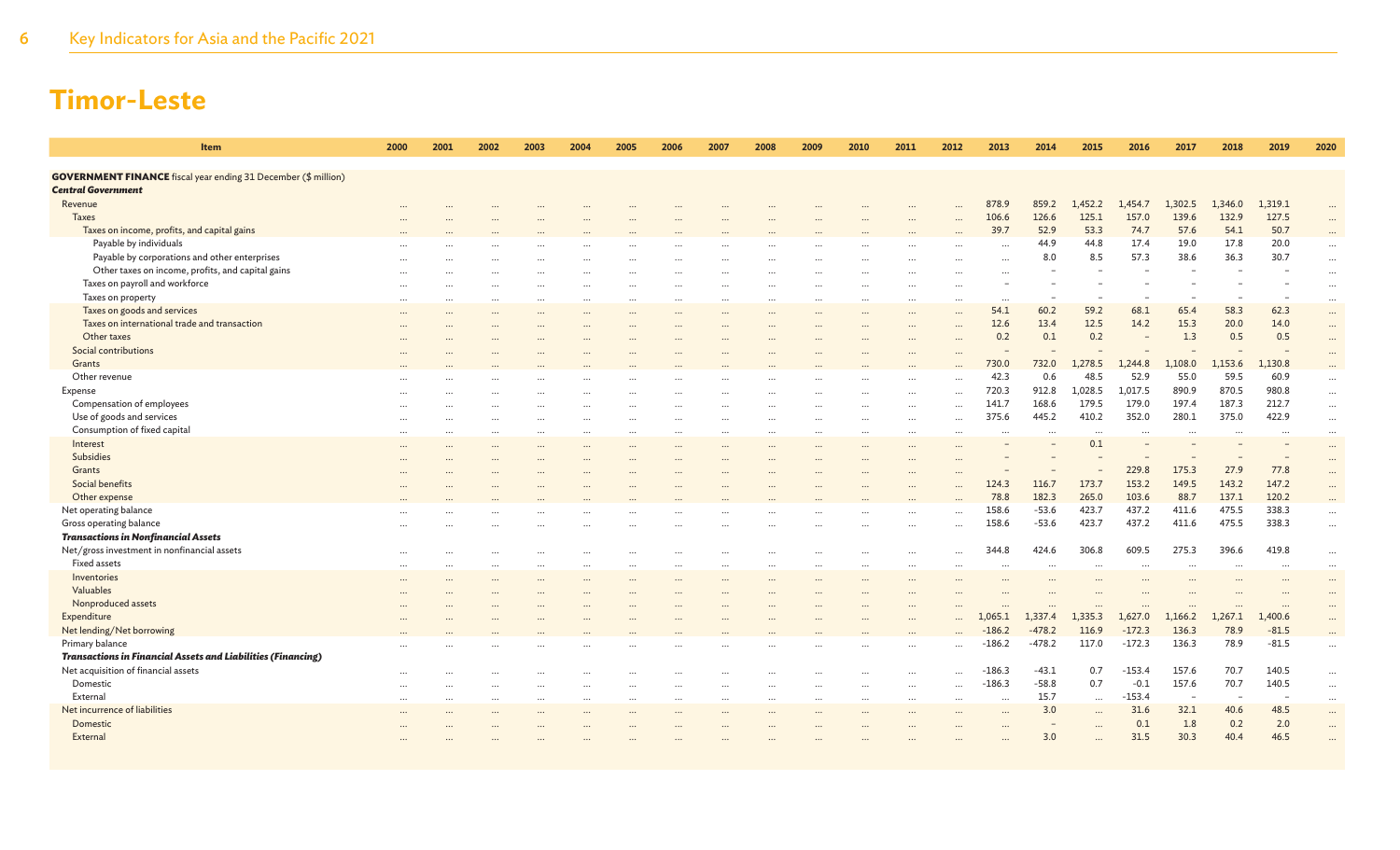| <b>Item</b>                                                        | 2000      | 2001     | 2002      | 2003      | 2004    | 2005     | 2006     | 2007      | 2008                     | 2009      | 2010     | 2011     | 2012      | 2013                     | 2014     | 2015     | 2016     | 2017     | 2018                 | 2019      | 2020     |
|--------------------------------------------------------------------|-----------|----------|-----------|-----------|---------|----------|----------|-----------|--------------------------|-----------|----------|----------|-----------|--------------------------|----------|----------|----------|----------|----------------------|-----------|----------|
|                                                                    |           |          |           |           |         |          |          |           |                          |           |          |          |           |                          |          |          |          |          |                      |           |          |
| <b>Government Finance</b> (% of GDP at current market prices)      |           |          |           |           |         |          |          |           |                          |           |          |          |           |                          |          |          |          |          |                      |           |          |
| Revenue                                                            |           |          |           |           |         |          |          |           |                          |           |          |          |           | 63.0                     | 59.4     | 91.1     | 88.1     | 81.4     | 86.3                 | 65.4      | $\cdots$ |
| <b>Taxes</b>                                                       |           |          |           |           |         |          |          |           |                          |           |          |          |           | 7.6                      | 8.7      | 7.8      | 9.5      | 8.7      | 8.5                  | 6.3       |          |
| Taxes payable by individuals                                       |           |          |           |           |         |          |          |           |                          |           |          |          |           |                          | 3.1      | 2.8      | 1.1      | 1.2      | 1.1                  | 1.0       | $\cdots$ |
| Taxes payable by corporations and other enterprises                |           |          |           |           |         |          |          |           |                          |           |          |          |           |                          | 0.6      | 0.5      | 3.5      | 2.4      | 2.3                  | 1.5       |          |
| Expenditure                                                        |           |          |           |           |         |          |          |           |                          |           |          |          |           | 76.3                     | 92.4     | 83.7     | 98.6     | 72.9     | 81.2                 | 69.4      | $\cdots$ |
| Net lending/Net borrowing                                          |           |          |           |           |         |          |          |           |                          |           |          |          | $\ddotsc$ | $-13.3$                  | $-33.0$  | 7.3      | $-10.4$  | 8.5      | 5.1                  | $-4.0$    | $\ddots$ |
| Primary balance                                                    |           |          |           |           |         |          |          |           |                          |           |          |          |           | $-13.3$                  | $-33.0$  | 7.3      | $-10.4$  | 8.5      | 5.1                  | $-4.0$    | $\ldots$ |
| <b>Expenditure by Function</b>                                     |           |          |           |           |         |          |          |           |                          |           |          |          |           |                          |          |          |          |          |                      |           |          |
| Total expenditure                                                  | 50.5      | 50.7     | 56.1      | 59.5      | 62.4    | 77.0     | 124.6    | 147.8     | 440.2                    | 665.1     | 758.7    | 630.5    | 818.8     | 835.9                    | 991.5    | 1,154.5  | 1.167.7  | 1,028.9  | 991.8                | $\ddotsc$ | $\cdots$ |
| General public services                                            | 19.2      | 16.7     | 15.5      | 14.0      | 14.5    | 20.7     | 34.2     | 40.7      | 185.7                    | 153.9     | 187.6    | 182.1    | 204.5     | 231.5                    | 430.0    | 376.4    | 475.4    | 332.1    | 462.8                | $\ddotsc$ | $\cdots$ |
| Defense                                                            | 2.3       | 2.7      | 3.4       | 3.9       | 4.1     | 4.7      | 5.9      | 9.7       | 16.4                     | 43.2      | 29.1     | 32.1     | 41.1      | 33.0                     | 39.5     | 34.4     | 29.6     | 24.9     | 24.1                 |           | $\ddots$ |
| Public order and safety                                            | 4.5       | 5.3      | 6.5       | 7.5       | 8.0     | 9.0      | 10.8     | 10.7      | 31.6                     | 40.5      | 41.6     | 35.9     | 43.2      | 48.4                     | 64.4     | 66.3     | 60.2     | 59.7     | 56.4                 |           | $\cdots$ |
| Economic affairs                                                   | 10.3      | 10.3     | 11.7      | 12.6      | 13.0    | 16.5     | 40.6     | 51.1      | 102.9                    | 203.1     | 244.0    | 158.3    | 205.2     | 234.3                    | 133.0    | 313.9    | 308.4    | 290.3    | 170.2                | .         | $\cdots$ |
| Environmental protection                                           | 0.0       | 0.0      | 0.0       | 0.1       | 0.1     | 0.1      | 0.1      | 0.1       | 0.8                      | 0.7       | 0.5      | 0.8      | 0.9       | 1.2                      | 1.1      | 1.0      | 1.1      | 1.3      | 1.3                  | $\cdots$  | $\cdots$ |
| Housing and community amenities                                    | 1.0       | 0.9      | 1.0       | 1.0       | 1.0     | 1.4      | 2.0      | 1.8       | $\overline{\phantom{a}}$ |           |          |          | 9.4       | $\overline{\phantom{a}}$ | ٠        | 0.0      | 0.1      | 4.3      | 3.5                  | $\cdots$  | $\cdots$ |
| Health                                                             | 5.9       | 5.9      | 6.8       | 7.3       | 7.6     | 9.5      | 11.7     | 10.8      | 24.7                     | 31.7      | 35.0     | 36.4     | 52.7      | 58.1                     | 59.4     | 59.6     | 52.6     | 54.8     | 52.8                 | $\cdots$  | $\cdots$ |
| Recreation, culture, and religion                                  | 0.4       | 0.5      | 0.6       | 0.7       | 0.7     | 0.8      | 1.4      | 2.3       | 4.9                      | 9.0       | 8.2      | 10.3     | 9.0       | 7.8                      | 12.4     | 12.2     | 8.8      | 14.3     | 11.1                 | $\ddots$  | $\cdots$ |
| Education                                                          | 6.5       | 7.9      | 10.1      | 11.9      | 12.8    | 13.7     | 17.4     | 19.8      | 43.3                     | 64.7      | 68.8     | 71.1     | 86.1      | 90.8                     | 115.0    | 103.6    | 101.7    | 93.5     | 74.2                 | $\cdots$  | $\cdots$ |
| Social protection                                                  | 0.4       | 0.4      | 0.5       | 0.6       | 0.6     | 0.7      | 0.4      | 0.7       | 30.0                     | 118.2     | 143.9    | 103.6    | 166.7     | 130.9                    | 136.7    | 187.1    | 129.8    | 153.8    | 135.3                |           | $\cdots$ |
|                                                                    |           |          |           |           |         |          |          |           |                          |           |          |          |           |                          |          |          |          |          |                      |           |          |
| <b>Expenditure by Function</b> (% of GDP at current market prices) |           |          |           |           |         |          |          |           |                          |           |          |          |           |                          |          |          |          |          |                      |           |          |
| Education                                                          | 1.8       | 1.7      | 2.1       | 2.4       | 2.9     | 3.0      | 3.8      | 3.7       | 6.7                      | 8.9       | 7.8      | 6.7      | 7.5       | 6.5                      | 7.9      | 6.5      | 6.2      | 5.8      | 4.8                  |           |          |
| Health                                                             | 1.6       | 1.2      | 1.4       | 1.5       | 1.7     | 2.0      | 2.6      | 2.0       | 3.8                      | 4.4       | 4.0      | 3.5      | 4.6       | 4.2                      | 4.1      | 3.7      | 3.2      | 3.4      | 3.4                  |           |          |
| Social protection                                                  | 0.1       | 0.1      | 0.1       | 0.1       | 0.1     | 0.2      | 0.1      | 0.1       | 4.6                      | 16.3      | 16.3     | 9.8      | 14.5      | 9.4                      | 9.4      | 11.7     | 7.9      | 9.6      | 8.7                  |           |          |
| <b>EXTERNAL TRADE</b> calendar year (\$ million)                   |           |          |           |           |         |          |          |           |                          |           |          |          |           |                          |          |          |          |          |                      |           |          |
| Exports, fob <sup>n</sup>                                          |           | 4.0      | 77.1      | 142.7     | 105.7   | 43.5     | 60.7     | 19.2      | 48.2                     | 34.5      | 41.7     | 53.3     | 76.9      | 53.3                     | 39.1     | 38.4     | 161.8    | 24.2     | 46.3                 | 153.7     | 264.0    |
| Imports, cif                                                       | $\cdots$  | 253.4    | 316.2     | 222.0     | 146.1   | 109.1    | 100.8    | 206.1     | 266.6                    | 295.1     | 298.1    | 339.6    | 670.1     | 528.8                    | 553.7    | 491.2    | 511.7    | 553.6    | 565.2                | 597.0     | 625.5    |
| Trade balance                                                      | $\ddotsc$ | $-249.4$ | $-239.2$  | $-79.3$   | $-40.5$ | $-65.7$  | $-40.1$  | $-187.0$  | $-218.4$                 | $-260.6$  | $-256.4$ | $-286.4$ | $-593.2$  | $-475.5$                 | $-514.6$ | $-452.8$ | $-349.9$ | $-529.5$ | $-518.9$             | $-443.3$  | $-361.5$ |
|                                                                    | $\cdots$  |          |           |           |         |          |          |           |                          |           |          |          |           |                          |          |          |          |          |                      |           |          |
| <b>External Trade</b> (% annual change)                            |           |          |           |           |         |          |          |           |                          |           |          |          |           |                          |          |          |          |          |                      |           |          |
| Exports                                                            | $\cdots$  |          | ,850.9    | 85.2      | $-26.0$ | $-58.9$  | 39.7     | $-68.4$   | 151.4                    | $-28.4$   | 20.7     | 27.8     | 44.4      | $-30.7$                  | $-26.7$  | $-1.7$   | 321.2    | $-85.1$  | 91.5                 | 232.0     | 71.7     |
| Imports                                                            |           |          | 24.8      | $-29.8$   | $-34.2$ | $-25.3$  | $-7.6$   | 104.5     | 29.3                     | 10.7      | 1.0      | 13.9     | 97.3      | $-21.1$                  | 4.7      | $-11.3$  | 4.2      | 8.2      | 2.1                  | 5.6       | 4.8      |
|                                                                    |           |          |           |           |         |          |          |           |                          |           |          |          |           |                          |          |          |          |          |                      |           |          |
| <b>Direction of Trade</b> calendar year (\$ million)               |           |          |           |           |         |          |          |           |                          |           |          |          |           |                          |          |          |          |          |                      |           |          |
| Exports, Total                                                     |           |          | 0.0       | 29.9      | 105.8   | 24.9     | 32.5     | 33.5      | 60.4                     | 41.6      | 42.5     | 49.8     | 521.3     | 402.9                    | 75.8     | 27.5     | 29.9     | 23.7     | 35.3                 | 75.4      | 81.3     |
| 1. Indonesia                                                       |           |          |           | 0.7       | 2.6     | 0.4      | 0.4      | 0.4       | 0.7                      | 0.5       | 0.6      | 1.4      | 0.6       | 0.3                      | 0.2      | 0.5      | 9.8      | 6.1      | 16.9                 | 16.9      | 16.9     |
| 2. China, People's Republic of                                     |           |          |           | $\ddotsc$ | 0.0     | 0.0      | 0.0      | $\ddotsc$ | 0.0                      | 0.0       | 0.1      | 0.8      | 0.3       | 0.4                      | 0.1      | 0.9      | 0.4      | 2.1      | 3.9                  | 32.0      | 6.2      |
| 3. United States                                                   |           |          |           | 1.2       | 4.3     | 1.3      |          | 0.3       | $\ddotsc$                | $\ddots$  |          | 0.0      | 0.1       | 5.1                      | 5.6      | 8.7      | 10.7     | 5.4      | 5.4                  | 5.4       | 5.4      |
| 4. Singapore                                                       |           |          |           | 0.3       | 1.0     | 0.0      | $\ddots$ |           | $\ddotsc$                | $\cdots$  |          | 0.7      | 6.2       | 1.7                      | 0.0      | 2.8      | 0.0      | 0.7      | 0.4                  | 0.6       | 20.5     |
| 5. Japan                                                           |           |          |           | 1.3       | 24.1    | 0.1      | 1.9      | 3.1       | 19.5                     | 7.1       | 5.9      | 2.0      | 13.0      | 4.0                      | 10.0     | 4.2      | 0.5      | 0.8      | 0.5                  | 5.8       | 7.5      |
| 6. Korea, Republic of                                              |           |          |           | $\ddotsc$ | 0.0     | 0.0      | $\cdots$ |           |                          | $\ddotsc$ | 0.0      | 0.0      | 0.1       | 86.3                     | 41.1     | 0.2      | 0.4      | 0.5      | 0.2                  | 0.2       | 12.9     |
| 7. Guyana                                                          |           |          |           | $\cdots$  |         | $\ddots$ | $\cdots$ | $\ddotsc$ | $\cdots$                 | $\cdots$  |          |          | $\cdots$  |                          |          | $\cdots$ | $\cdots$ |          | $\ddot{\phantom{a}}$ | 6.5       | 6.9      |
| 8. Germany                                                         |           |          |           | 0.4       | 0.4     | 0.0      | 4.2      | 2.2       | 3.7                      | 3.2       | 8.1      | 15.8     | 6.1       | 6.3                      | 11.0     | 2.7      | 1.2      | 3.3      | 2.2                  | 1.1       | 0.5      |
| 9. Portugal                                                        |           |          | $\ddotsc$ | 3.4       | 13.7    | 0.2      | 0.1      | 0.0       | 0.1                      | 0.1       | 0.1      | 0.1      | 0.0       | 1.2                      | 1.9      | 3.2      | 1.6      | 1.0      | 1.5                  | 1.9       | 0.7      |
| 10. Australia                                                      |           |          | $\cdots$  | 15.1      | 44.1    | 17.1     | 16.2     | 17.1      | 24.6                     | 19.8      | 16.5     | 16.9     | 17.4      | 3.4                      | 2.3      | 0.8      | 1.2      | 1.4      | 0.6                  | 1.4       | 0.4      |
|                                                                    |           |          |           |           |         |          |          |           |                          |           |          |          |           |                          |          |          |          |          |                      |           |          |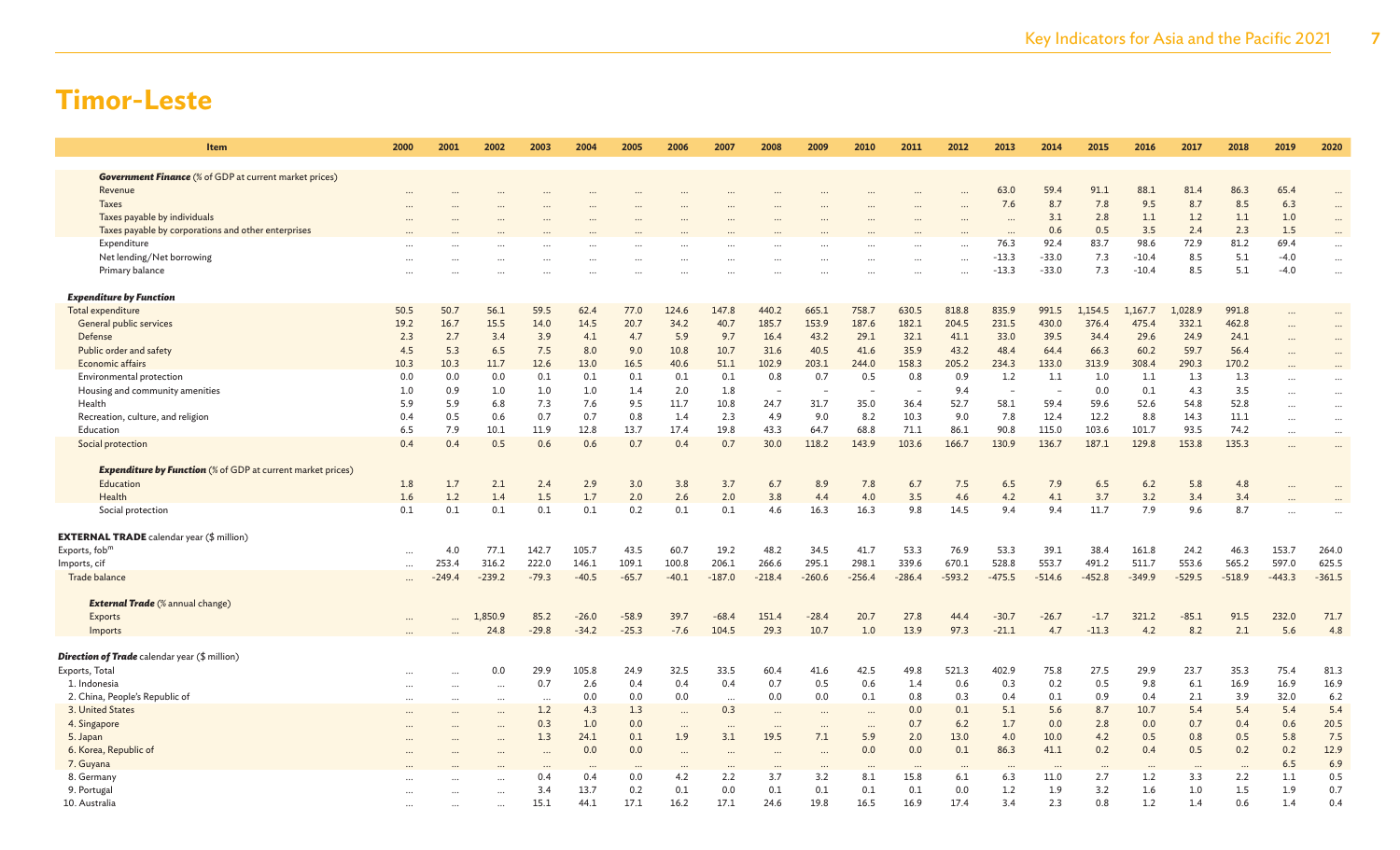| Item                                                               | 2000 | 2001     | 2002 | 2003     | 2004     | 2005                 | 2006             | 2007             | 2008              | 2009             | 2010             | 2011               | 2012       | 2013       | 2014        | 2015     | 2016        | 2017        | 2018     | 2019     | 2020      |
|--------------------------------------------------------------------|------|----------|------|----------|----------|----------------------|------------------|------------------|-------------------|------------------|------------------|--------------------|------------|------------|-------------|----------|-------------|-------------|----------|----------|-----------|
| Imports, Total                                                     |      |          |      |          | 113.5    | 287.8                | 350.8            | 328.6            | 471.8             | 396.6            | 862.0            | 634.2              | 659.6      | 829.7      | 920.3       | 995.2    | 435.9       | 592.1       | 446.0    | 832.1    | 1,208.2   |
| 1. Indonesia                                                       |      |          |      |          | 60.2     | 147.6                | 168.1            | 139.5            | 156.6             | 180.4            | 125.3            | 157.4              | 184.6      | 398.2      | 379.7       | 363.4    | 1.2         | 187.5       | 28.4     | 358.1    | 312.0     |
| 2. China, People's Republic of                                     |      |          |      |          | 1.1      | 0.9                  | 1.5              |                  | 3.5               | 16.5             | 30.4             | 49.9               | 44.3       | 31.7       | 40.3        | 70.7     | 114.7       | 88.9        | 88.8     | 95.8     | 136.2     |
| 3. Singapore                                                       |      |          |      |          | 15.2     | 1.2                  |                  |                  |                   |                  |                  | 95.6               | 82.4       | 142.8      | 198.5       | 283.0    | 79.9        | 77.0        | 70.7     | 104.8    | 32.1      |
| 4. Hong Kong, China                                                |      |          |      |          | 0.3      | 9.9                  | <br>10.8         | $\cdots$<br>10.8 | $\ddotsc$<br>10.8 | $\cdots$<br>10.8 | $\cdots$<br>10.8 | 10.8               | 10.8       | 55.4       | 59.4        | 59.4     | 59.4        | 59.4        | 59.4     | 60.7     | 60.0      |
| 5. Switzerland                                                     |      |          |      |          | 0.0      |                      |                  |                  | 0.4               | 0.2              |                  |                    | 0.2        | 0.1        |             | 1.4      |             |             | 1.3      | 1.2      | 284.9     |
| 6. Viet Nam                                                        |      |          |      |          | 5.2      | 0.1<br>31.2          | $\cdots$<br>34.1 | $\cdots$<br>33.1 | 33.7              | 34.6             | 0.4<br>39.8      | 0.3<br>36.7        | 37.7       | 35.1       | 0.4<br>35.9 | 49.6     | 0.3<br>42.1 | 1.4<br>38.9 | 48.0     | 59.5     | 78.6      |
|                                                                    |      | $\cdots$ |      |          | 0.7      | 27.7                 | 29.5             | 30.8             | 35.8              | 36.4             | 31.6             | 32.5               | 37.3       | 29.5       | 86.0        | 40.0     | 19.5        | 15.8        | 18.9     | 43.4     | 168.2     |
| 7. Malaysia<br>8. Australia                                        |      |          |      |          | 20.1     | 1.4                  | 13.3             | 22.2             | 20.3              | 23.4             | 40.6             | 21.2               | 18.5       | 14.2       | 21.1        | 13.6     | 17.4        | 14.9        | 9.9      | 14.3     | 33.0      |
| 9. Thailand                                                        |      |          |      |          |          |                      |                  | 15.7             |                   |                  |                  |                    |            |            | 17.7        | 17.7     |             | 17.7        |          | 17.7     | 17.7      |
|                                                                    |      |          |      |          | 1.3      | 9.1                  | 13.1             |                  | 15.9              | 13.9             | 16.0             | 23.1               | 7.2        | 16.8       |             |          | 17.7        |             | 17.7     |          |           |
| 10. Brazil                                                         |      |          |      |          | 0.1      | 0.0                  |                  |                  | 0.3               | 1.6              | 0.2              | 1.0                | 2.9        | 4.0        | 7.0         | 8.8      | 9.4         | 15.2        | 11.6     | 9.1      | 10.0      |
| <b>BALANCE OF PAYMENTS</b> <sup>n</sup> calendar year (\$ million) |      |          |      |          |          |                      |                  |                  |                   |                  |                  |                    |            |            |             |          |             |             |          |          |           |
| <b>Current account</b>                                             |      |          |      |          |          |                      | 543.6            | 1,167.4          | 2,042.1           | 1,195.4          | 1,588.9          | 2,218.8            | 2,647.9    | 2,391.7    | 1,093.8     | 203.6    | $-544.5$    | $-283.5$    | $-191.2$ | 132.9    | $-301.9$  |
| Balance on goods                                                   |      |          |      |          |          |                      | $-103.9$         | $-169.0$         | $-318.8$          | $-323.0$         | $-280.4$         | $-373.3$           | $-638.4$   | $-619.7$   | $-603.0$    | $-635.4$ | $-546.5$    | $-614.8$    | $-588.6$ | $-566.5$ | $-509.9$  |
| Exports                                                            |      |          |      |          |          |                      | 9.3              | 6.7              | 14.1              | 14.6             | 27.1             | 28.7               | 33.3       | 17.7       | 15.5        | 18.1     | 20.1        | 16.6        | 24.6     | 26.0     | 17.4      |
| Imports                                                            |      |          |      |          |          | $\cdots$             | $-113.2$         | $-175.7$         | $-332.9$          | $-337.6$         | $-307.5$         | -401.9             | $-671.6$   | $-637.4$   | $-618.5$    | $-653.4$ | $-566.5$    | $-631.4$    | $-613.2$ | $-592.5$ | $-527.3$  |
| <b>Balance on services</b>                                         |      |          |      |          |          |                      | $-287.7$         | $-227.8$         | $-599.3$          | $-774.3$         | $-950.0$         | $-1,416.4$         | $-919.8$   | $-431.0$   | -593.8      | $-582.6$ | $-568.5$    | $-343.3$    | $-349.3$ | $-356.5$ | $-269.3$  |
| Credit                                                             |      |          |      |          |          | $\cdots$             | 34.1             | 59.2             | 44.1              | 51.6             | 75.2             | 78.4               | 69.4       | 70.2       | 73.8        | 73.6     | 76.8        | 93.2        | 97.3     | 91.1     | 45.8      |
| Debit                                                              |      | $\cdots$ |      | $\cdots$ | $\cdots$ | $\cdots$             | $-321.8$         | $-287.0$         | $-643.4$          | $-825.9$         | $-1,025.2$       | $-1,494.8$         | $-989.3$   | $-501.1$   | $-667.5$    | $-656.2$ | $-645.3$    | $-436.5$    | $-446.6$ | $-447.6$ | $-315.1$  |
| Balance on primary income                                          |      |          |      |          |          |                      | 676.9            | 1,330.9          | 2,491.1           | 1,841.3          | 2,334.9          | 3,475.5            | 3,774.0    | 3,328.3    | 2,134.2     | 1,296.8  | 544.1       | 735.3       | 842.6    | 1,126.5  | 620.2     |
| Credit                                                             |      |          |      |          |          |                      | 679.2            | 1,336.3          | 2,499.9           | 1,858.9          | 2,343.1          | 3,485.2            | 3,794.1    | 3,342.8    | 2,155.0     | 1,314.5  | 570.7       | 768.9       | 886.2    | 1,195.1  | 687.2     |
| Debit                                                              |      |          |      |          | $\cdots$ | $\ddot{\phantom{a}}$ | $-2.3$           | $-5.4$           | $-8.8$            | $-17.6$          | $-8.3$           | $-9.6$             | $-20.1$    | $-14.6$    | $-20.8$     | $-17.7$  | $-26.6$     | $-33.6$     | $-43.6$  | $-68.6$  | $-67.0$   |
| Balance on secondary income                                        |      |          |      |          |          | $\ddotsc$            | 258.3            | 233.3            | 469.2             | 451.4            | 484.4            | 533.0              | 432.1      | 114.1      | 156.4       | 124.8    | 26.4        | $-60.8$     | $-95.9$  | $-70.5$  | $-142.9$  |
| Credit                                                             |      |          |      |          |          |                      | 275.3            | 243.0            | 536.1             | 535.5            | 585.9            | 636.3              | 537.7      | 227.7      | 331.6       | 333.1    | 259.4       | 201.8       | 187.5    | 215.9    | 253.9     |
| Debit                                                              |      |          |      |          |          |                      | $-17.0$          | $-9.7$           | $-66.9$           | $-84.1$          | $-101.5$         | $-103.3$           | $-105.6$   | $-113.6$   | $-175.3$    | $-208.3$ | $-233.0$    | $-262.5$    | $-283.5$ | $-286.3$ | $-396.7$  |
| Capital account                                                    |      |          |      |          |          |                      | 41.6             | 32.2             | 17.2              | 27.3             | 31.3             | 26.2               | 23.4       | 20.1       | 13.7        | 29.0     | 47.4        | 34.0        | 51.6     | 25.8     | 12.4      |
| Credit                                                             |      |          |      |          |          | $\ddotsc$            | 41.6             | 32.2             | 17.2              | 27.3             | 31.3             | 26.2               | 23.4       | 20.1       | 13.7        | 29.0     | 47.4        | 34.0        | 51.6     | 25.8     | 12.4      |
| Debit                                                              |      |          |      |          |          | $\cdots$             | $\cdots$         |                  | $\ddotsc$         |                  | $\ddotsc$        | $\ddots$           | $\cdots$   | $\cdots$   | $\ddotsc$   | $\cdots$ |             |             | $\cdots$ |          |           |
| <b>Financial account</b>                                           |      | $\cdots$ |      |          | $\cdots$ | $\ddotsc$            | $-649.1$         | -1.054.0         | $-2,051.6$        | $-1,272.6$       | $-1,535.8$       | $-2,274.9$         | $-2,243.3$ | $-2,564.1$ | $-1.378.1$  | 32.2     | 485.5       | 498.7       | 249.9    | $-83.0$  | 262.6     |
| Direct investment                                                  |      | $\cdots$ |      |          |          |                      | 8.5              | 8.7              | 39.7              | 49.9             | 2.5              | 80.1               | 25.9       | 37.0       | 36.7        | 30.3     | $-7.2$      | 6.7         | 47.9     | 74.6     | $-621.5$  |
| Portfolio investment                                               |      |          |      |          |          | $\cdots$             | -636.7           | $-1,012.1$       | $-2,003.1$        | $-1,325.2$       | $-1,482.0$       | $-2,400.7$         | $-2,274.3$ | $-2,553.4$ | $-1,384.8$  | 150.8    | 690.1       | 340.4       | 195.6    | $-269.2$ | 915.7     |
| <b>Financial derivatives</b>                                       |      |          |      |          |          |                      |                  |                  |                   |                  |                  |                    |            |            |             |          |             |             |          |          |           |
| Other investment                                                   |      |          |      |          |          |                      | $-20.9$          | $-50.6$          | $-88.1$           | 2.6              | $-56.4$          | 45.7               | 5.2        | $-47.7$    | $-30.0$     | $-148.9$ | $-197.4$    | 151.6       | 6.4      | 111.7    | $-31.5$   |
| Net errors and omissions                                           |      |          |      |          |          |                      | $-5.6$           | 0.9              | $-27.7$           | 89.4             | 71.9             | 85.3               | $-6.2$     | $-44.3$    | $-105.8$    | $-45.1$  | $-145.2$    | 14.3        | 19.2     | $-93.4$  | 27.1      |
| Overall balance                                                    |      |          |      |          |          |                      | -69.5            | 146.5            | $-19.9$           | 39.5             | 156.3            | 55.4               | 421.9      | $-196.6$   | $-376.3$    | 219.8    | $-156.8$    | 263.5       | 129.5    | $-17.6$  | 0.2       |
| Reserves and related items <sup>o</sup>                            |      |          |      |          |          | $\cdots$             | 69.5             | $-146.5$         | 19.9              | $-39.5$          | $-156.3$         | $-55.4$            | $-421.9$   | 196.6      | 376.3       | $-219.8$ | 156.8       | $-263.5$    | $-129.5$ | 17.6     | $-0.2$    |
| International investment position                                  |      |          |      |          |          |                      |                  |                  | 4.529.8           | 5,695.1          | 7,441.9          | 9,896.3   12,833.7 |            | 15,842.0   | 17,036.3    | 16,919.3 | 16.604.0    | 17,697.4    | 16,805.2 | 18,672.5 | 19.984.5  |
|                                                                    |      |          |      |          |          |                      |                  |                  |                   |                  |                  |                    |            |            |             |          |             |             |          |          |           |
| <b>Balance of Payments</b> (% of GDP at current market prices)     |      |          |      |          |          |                      |                  |                  |                   |                  |                  |                    |            |            |             |          |             |             |          |          |           |
| Exports                                                            |      |          |      |          |          |                      | 2.0              | 1.2              | 2.2               | 2.0              | 3.1              | 2.7                | 2.9        | 1.3        | 1.1         | 1.1      | 1.2         | 1.0         | 1.6      | 1.3      | $\cdots$  |
| Imports                                                            |      |          |      |          |          | $\ddotsc$            | 24.9             | 32.4             | 51.3              | 46.4             | 34.9             | 38.1               | 58.5       | 45.7       | 42.7        | 41.0     | 34.3        | 39.5        | 39.3     | 29.4     | $\ddotsc$ |
| Balance on goods                                                   |      |          |      |          |          |                      | $-22.9$          | $-31.1$          | $-49.2$           | $-44.4$          | $-31.8$          | $-35.4$            | $-55.6$    | $-44.4$    | $-41.7$     | $-39.9$  | $-33.1$     | $-38.4$     | $-37.7$  | $-28.1$  | $\cdots$  |
| Current account balance                                            |      |          |      |          |          |                      | 119.8            | 215.1            | 314.9             | 164.5            | 180.2            | 210.4              | 230.7      | 171.4      | 75.6        | 12.8     | $-33.0$     | $-17.7$     | $-12.3$  | 6.6      |           |
| Overall balance                                                    |      |          |      |          |          |                      | $-15.3$          | 27.0             | $-3.1$            | 5.4              | 17.7             | 5.3                | 36.8       | $-14.1$    | $-26.0$     | 13.8     | $-9.5$      | 16.5        | 8.3      | $-0.9$   |           |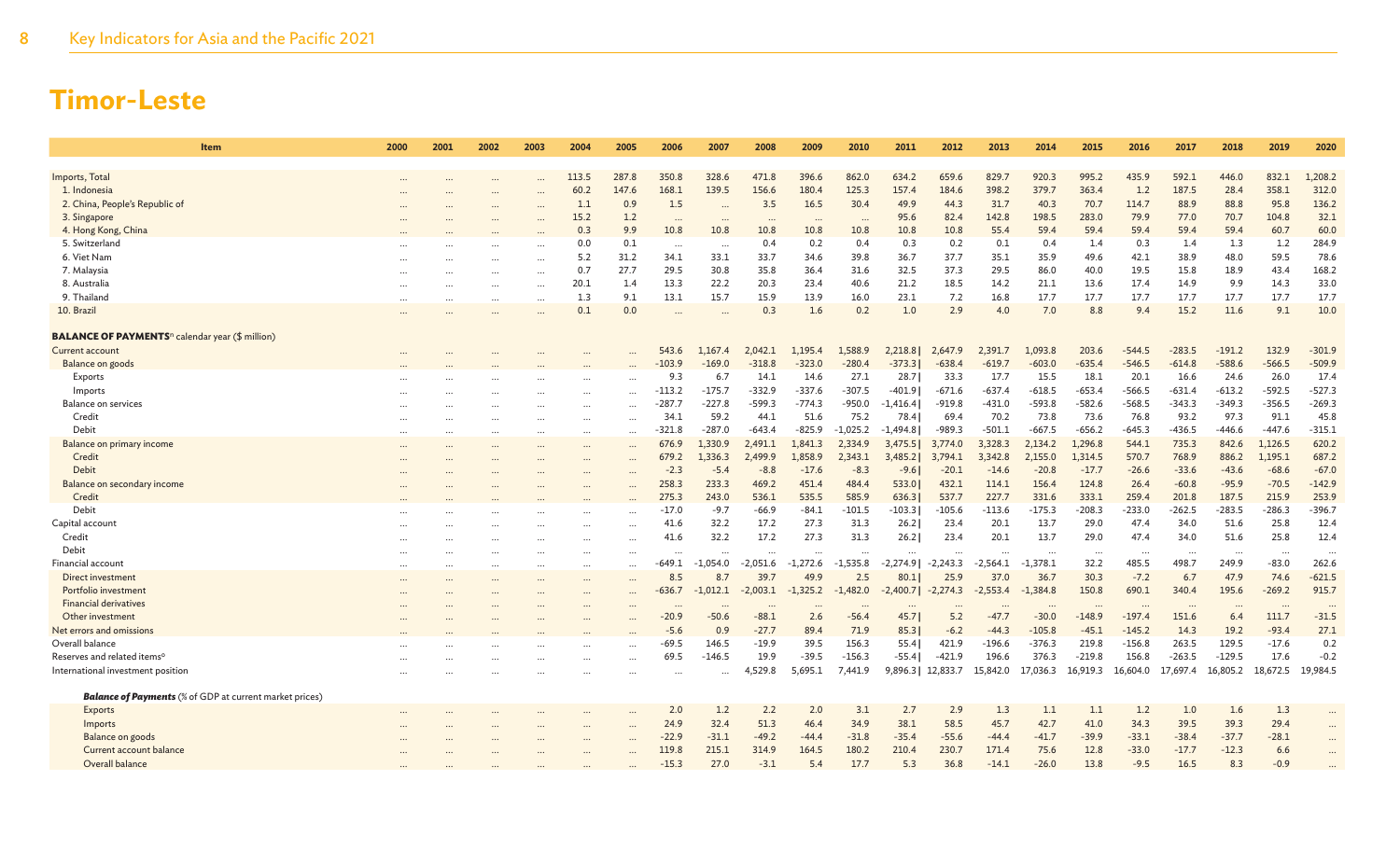| Item                                                           | 2000                     | 2001              | 2002 | 2003 | 2004  | 2005                     | 2006     | 2007  | 2008  | 2009  | 2010  | 2011  | 2012  | 2013    | 2014  | 2015  | 2016  | 2017  | 2018  | 2019  | 2020  |
|----------------------------------------------------------------|--------------------------|-------------------|------|------|-------|--------------------------|----------|-------|-------|-------|-------|-------|-------|---------|-------|-------|-------|-------|-------|-------|-------|
|                                                                |                          |                   |      |      |       |                          |          |       |       |       |       |       |       |         |       |       |       |       |       |       |       |
| <b>INTERNATIONAL RESERVES</b> as of end of period (\$ million) |                          |                   |      |      |       |                          |          |       |       |       |       |       |       |         |       |       |       |       |       |       |       |
| Total                                                          | $\cdots$                 | $\cdots$          | 43.5 | 61.3 | 182.4 | 153.3                    | 83.8     | 230.3 | 210.4 | 249.9 | 406.2 | 461.6 | 883.6 | 687.0   | 311.5 | 437.8 | 281.0 | 544.4 | 673.9 | 656.2 | 656.5 |
| Gold, national valuation                                       | $\cdots$                 | $\cdots$          |      |      |       |                          |          |       |       |       |       |       |       |         |       |       |       |       |       |       |       |
| Foreign exchange                                               | $\cdots$                 | $\cdots$          | 43.5 | 61.3 | 182.4 | 153.3                    | 83.8     | 230.3 | 210.4 | 237.8 | 394.3 | 449.7 | 871.6 | 675.1   | 300.2 | 427.0 | 270.5 | 533.4 | 663.1 | 645.5 | 645.4 |
| Reserve position in the IMF                                    | $-$                      | $\qquad \qquad -$ | 0.0  | 0.0  | 0.0   | 0.0                      | 0.0      | 0.0   | 0.0   | 0.0   | 0.0   | 0.0   | 0.0   | $0.0\,$ | 0.9   | 0.9   | 5.8   | 6.2   | 6.1   | 6.0   | 6.3   |
| SDRs                                                           | $\overline{\phantom{0}}$ |                   |      |      |       | $\overline{\phantom{a}}$ |          |       |       | 12.1  | 11.9  | 11.9  | 11.9  | 11.9    | 10.3  | 9.8   | 4.6   | 4.8   | 4.7   | 4.7   | 4.9   |
| <b>EXCHANGE RATEP</b>                                          | 1.00                     |                   | 1.00 | 1.00 |       | 1.00                     | $1.00\,$ | 1.00  | 1.00  | 1.00  | 1.00  | 1.00  | 1.00  | 1.00    | 1.00  | 1.00  | 1.00  | 1.00  | 1.00  | 1.00  | 1.00  |

... = data not available; | = marks break in series; - = magnitude equals zero; -0.0 or 0.0 = magnitude is less than half of unit employed; \$ = United States dollars; cif = cost, insurance, and freight; fob = freight on bo

GDP = gross domestic product; GNI = gross national income; IMF = International Monetary Fund; km<sup>2</sup> = square kilometer; kWh = kilowatt-hour; NPISHs = nonprofit institutions serving households; SDRs = special drawing right

a Prior to 2010, the international standards adopted for labor force data are in accordance with the 16th International Conference of Labour Statisticians. From 2010 onward, the international standards adopted are in accor

b From September 2019, oil revenue from the Joint Petroleum Development Area is included in GDP based on the new Timor-Leste Australia Maritime Boundary Treaty.

c Derived from GNI and GDP data.

d For 2019 onward, the inclusion of oil revenue from the Joint Petroleum Development Area in the calculation of GDP may have contributed to observed changes in the structure of output.

e Includes fiscal and quasi-fiscal activities undertaken by bilateral donors and multilateral institutions.

f Derived by adding public nonfinancial and financial corporations and general government.

g Derived by adding private nonfinancial and financial corporations, NPISHs, and households.

h The Timor-Leste Australia Maritime Boundary Treaty affecting mining and quarrying caused the growth of output for the industry sector to increase significantly in 2019.

i Gross national disposable income less final consumption expenditure.

Derived by subtracting gross domestic saving from the sum of net factor income from abroad and net current transfers from abroad.

k Includes deposits excluded from broad money as well as shares and other equity.

[For 2002, data on interest rates on savings and time deposits refer to annual rates as of March 2003; no data are available prior to that month. The savings deposit rate ranges from 0.10 to 0.30, while the time deposit ra

m Includes reexports, which are disproportionately large because of the large outflows of personnel and equipment returning to home countries as operations of the United Nations Mission of Support

in Timor–Leste and the United Nations Office in Timor–Leste are scaled down. Exports do not include revenue earned from the export of petroleum products, but include revenue earned from export of oil and gas.

n Prior to 2012, data are based on the IMF's Balance of Payments Manual (fifth edition). For 2012 onward, data are based on the IMF's Balance of Payments and International Investment Position Manual (sixth edition).

o Refers to changes in foreign assets.

p The unit of currency of Timor-Leste is the United States dollar.

#### **Sources:**

| Population               | Government of Timor-Leste, General Directorate of Statistics (GDS). Official communication, 15 April 2021; past communication.                                               |
|--------------------------|------------------------------------------------------------------------------------------------------------------------------------------------------------------------------|
| Labor Force              | For 2001: United Nations Development Programme. Human Development Report.<br>For 2004, 2010, 2013, and 2016: GDS. Official communication, 15 April 2021; past communication. |
| <b>National Accounts</b> | GDS. Official communication, 15 April 2021; past communication.                                                                                                              |
| <b>Production Index</b>  |                                                                                                                                                                              |
| Agriculture              | Food and Agriculture Organization of the United Nations. FAOSTAT Database. http://www.fao.org/faostat/en/#data (accessed 8 April 2021)                                       |
| Energy                   | GDS. Official communication, 15 April 2021; past communication.                                                                                                              |
| Price Indexes            | GDS. Official communication, 15 April 2021; past communication.                                                                                                              |
| Money and Interest Rates | Central Bank of Timor-Leste (CBTL). Official communication. 18 March 2021.                                                                                                   |